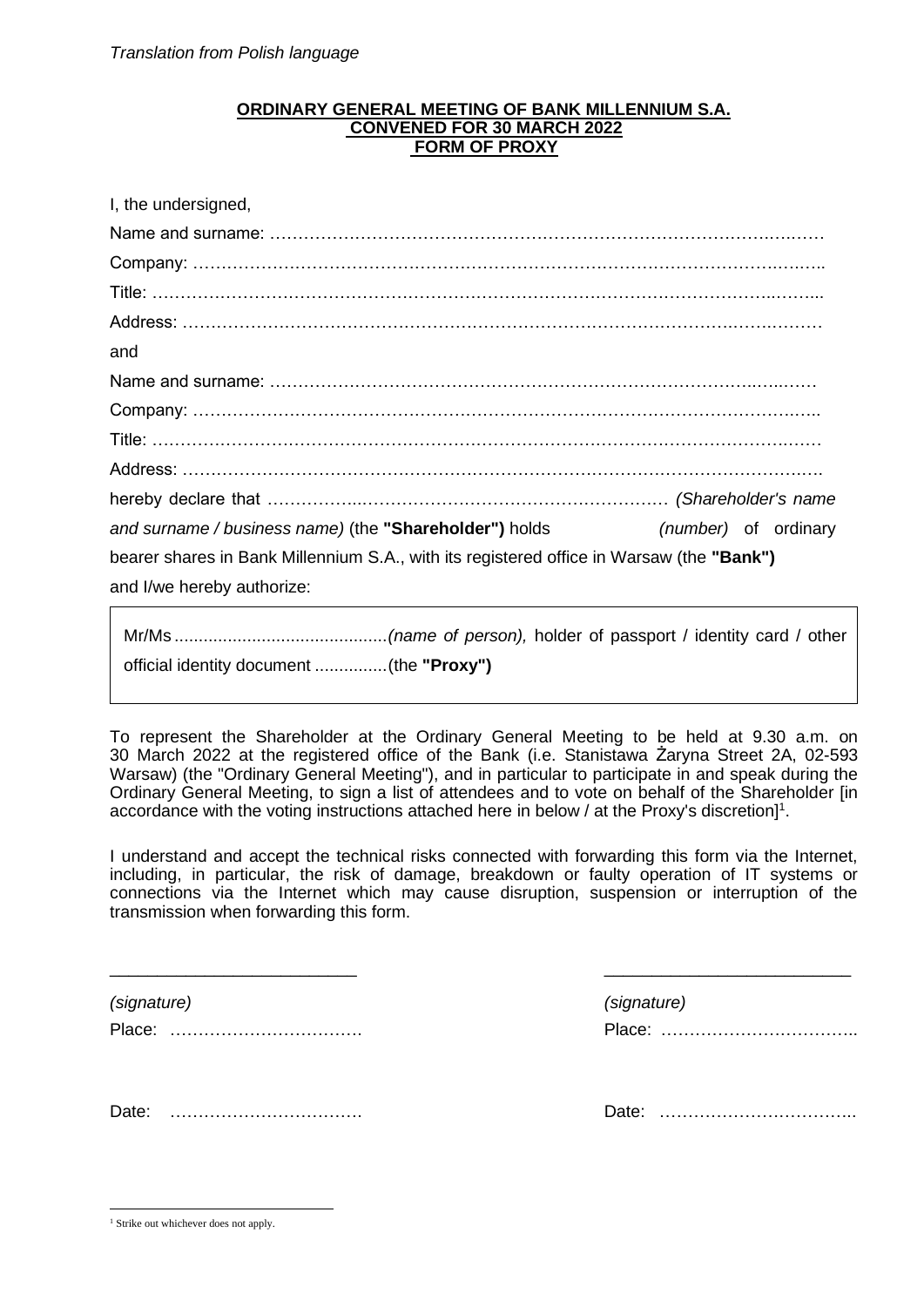# **IMPORTANT INFORMATION:**

### **Identification of Shareholder**

In order to identify the Shareholder who grants the power of attorney the following should be attached to this power of attorney:

- (i) if the Shareholder is an individual, a copy of the identification card, passport or other official document confirming the Shareholder's identity; or
- (ii) if the Shareholder is not an individual, a copy of an extract from the relevant register or other document confirming the authority of one or several individuals to represent the Shareholder at the Ordinary General Meeting (e.g. uninterrupted sequence of powers of attorney).

In the event of doubt as to the authenticity of the copies of the above-mentioned documents, the right shall be reserved to demand that the Proxy present the following at the time of making the attendance register:

- (i) when a Shareholder is a natural person, a copy of the ID card, passport or another official identity document of the Shareholder certified to be true by a notary or another entity entitled to certify copies to be true; or
- (ii) when a Shareholder is not a natural person, an original or a copy of the extract from the relevant register or another document confirming the power of a natural person (or natural persons) to represent the Shareholder at the General Meeting (e.g. continuous sequence of powers of Proxy) certified to be true by a notary or another entity entitled to certify copies to be true.

# **Identification of Proxy**

For the purposes of identification of the Proxy the right shall be reserved to demand that the Proxy present during the preparation of the attendance list the following documents:

- (i) when a Proxy is a natural person, an ID card, a passport or another official identity document of the Proxy; or
- (ii) when a Proxy is not a natural person, an original or a copy of the extract from the relevant register or another document confirming the power of the natural person (natural persons) to represent the Proxy at the General Meeting (e.g. a continuous sequence of powers of Proxy) certified to be true by a notary or another entity entitled to certify copies to be true.

**PLEASE NOTE THAT IN THE EVENT OF ANY DISCREPANCIES BETWEEN THE SHAREHOLDER DATA STATED IN THE POWER OF ATTORNEY AND THE DATA ON THE LIST OF SHAREHOLDERS, PROXY ACTING ON BEHALF OF THE SHAREHOLDER MAY NOT BE ADMITTED TO PARTICIPATE IN THE ORDINARY GENERAL MEETING.**

**PLEASE NOTE FURTHER THAT A PROXY MAY ALSO BE GRANTED IN FORM OTHER THAN THAT PROVIDED ABOVE.**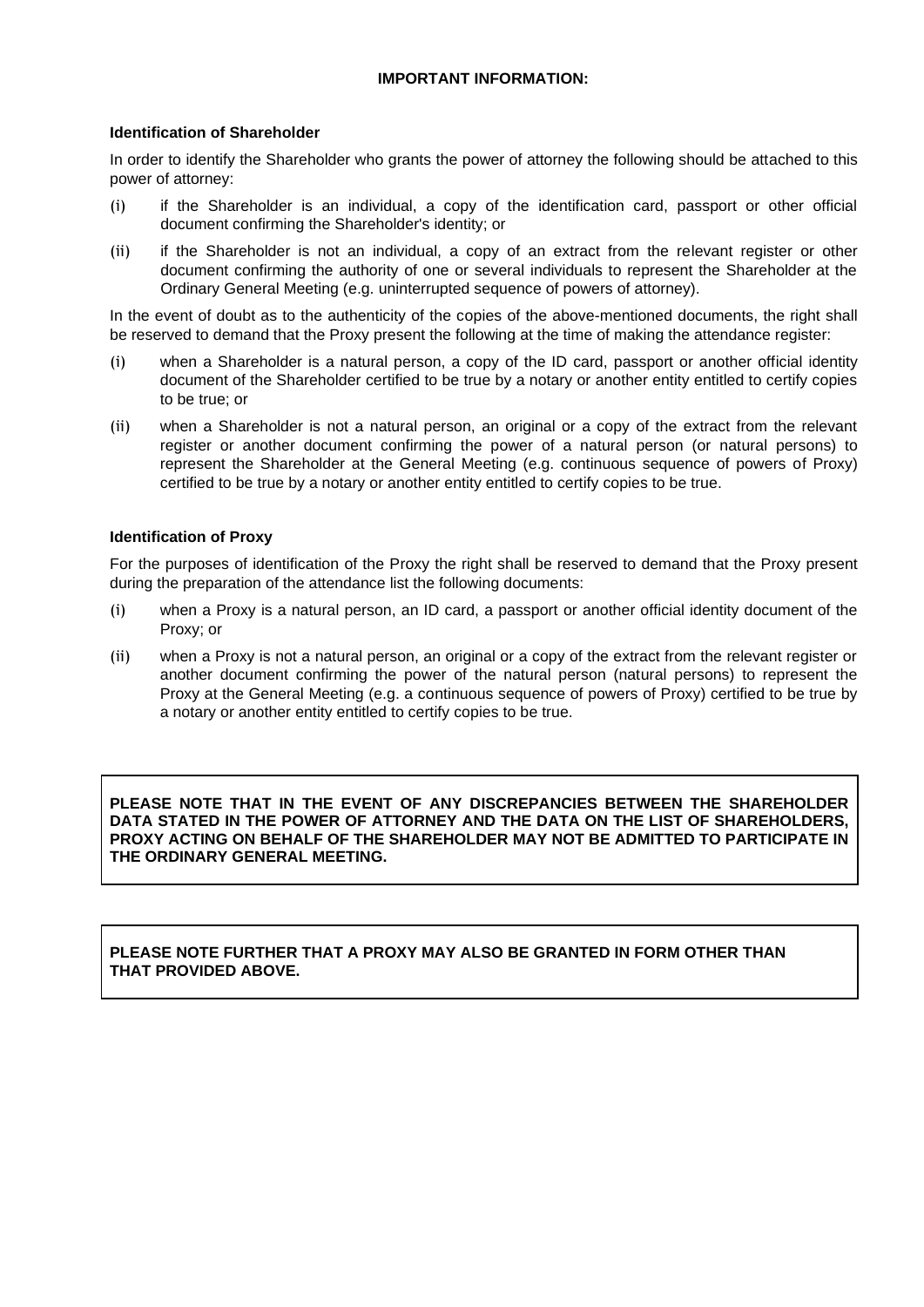# **INSTRUCTIONS ON HOW TO EXERCISE VOTING RIGHTS VIA A PROXY**

The Ordinary General Meeting of Bank Millennium S.A., with its registered office in Warsaw, is to be held at 9.30 on 30 March 2022 at the registered office of the Bank (i.e. Stanisława Żaryna 2A Street, 02-593 Warsaw).

| - Passing of a Resolution in the matter of election of the Chairperson of the General Meeting (Resolution No. 1).<br><b>POINT 3 ON THE AGENDA</b><br>(Draft resolution - Schedule No. 1) |                                                |                   |                           |
|------------------------------------------------------------------------------------------------------------------------------------------------------------------------------------------|------------------------------------------------|-------------------|---------------------------|
| $\Box$ In favor                                                                                                                                                                          | Against                                        | □ Abstaining      | At the Proxy's discretion |
| Number of shares:                                                                                                                                                                        | Placing an objection<br>□<br>Number of shares: | Number of shares: | Number of shares:         |
| □ Other:                                                                                                                                                                                 |                                                |                   |                           |

| <b>POINT 7 ON THE AGENDA</b>        | - Passing of a Resolution in the matter of approval for fiscal year 2021: of the financial report of Bank<br>Millennium S.A. and combined Management Board Report on the activity of Bank Millennium S.A. and Bank<br>Millennium S.A. Capital Group and the combined ESG report of Bank Millennium S.A. and Bank Millennium<br>S.A. Capital Group. (Resolution No. 2). |                   |                             |  |
|-------------------------------------|------------------------------------------------------------------------------------------------------------------------------------------------------------------------------------------------------------------------------------------------------------------------------------------------------------------------------------------------------------------------|-------------------|-----------------------------|--|
| (Draft resolution - Schedule No. 2) |                                                                                                                                                                                                                                                                                                                                                                        |                   |                             |  |
| ∣ ⊓ In favor                        | Against<br>п<br>Placing an objection                                                                                                                                                                                                                                                                                                                                   | □ Abstaining      | □ At the Proxy's discretion |  |
| Number of shares:                   | Number of shares:                                                                                                                                                                                                                                                                                                                                                      | Number of shares: | Number of shares:           |  |
| $\sqcap$ Other:                     |                                                                                                                                                                                                                                                                                                                                                                        |                   |                             |  |

| - Passing of a Resolution in the matter of approving the financial report of the Bank Millennium S.A. Capital<br><b>POINT 8 ON THE AGENDA</b><br>Group for fiscal year 2021. (Resolution No. 3).<br>(Draft resolution - Schedule No. 3) |                                      |                   |                             |
|-----------------------------------------------------------------------------------------------------------------------------------------------------------------------------------------------------------------------------------------|--------------------------------------|-------------------|-----------------------------|
| l □ In favor                                                                                                                                                                                                                            | Against<br>□<br>Placing an objection | $\Box$ Abstaining | □ At the Proxy's discretion |
| Number of shares:                                                                                                                                                                                                                       | Number of shares:                    | Number of shares: | Number of shares:           |
| □ Other:                                                                                                                                                                                                                                |                                      |                   |                             |

| - Passing of a Resolution in the matter of approving the report on the activity of the Supervisory Board in<br><b>POINT 9 ON THE AGENDA</b><br>2021 and performing the assessment of the remuneration policy at Bank Millennium S.A. (Resolution No. 4).<br>(Draft resolution - Schedule No. 4) |                                           |                   |                                  |
|-------------------------------------------------------------------------------------------------------------------------------------------------------------------------------------------------------------------------------------------------------------------------------------------------|-------------------------------------------|-------------------|----------------------------------|
| $\ln$ In favor                                                                                                                                                                                                                                                                                  | Against                                   | □ Abstaining      | $\Box$ At the Proxy's discretion |
| Number of shares:                                                                                                                                                                                                                                                                               | Placing an objection<br>Number of shares: | Number of shares: | Number of shares:                |
|                                                                                                                                                                                                                                                                                                 |                                           |                   |                                  |
| □ Other:                                                                                                                                                                                                                                                                                        |                                           |                   |                                  |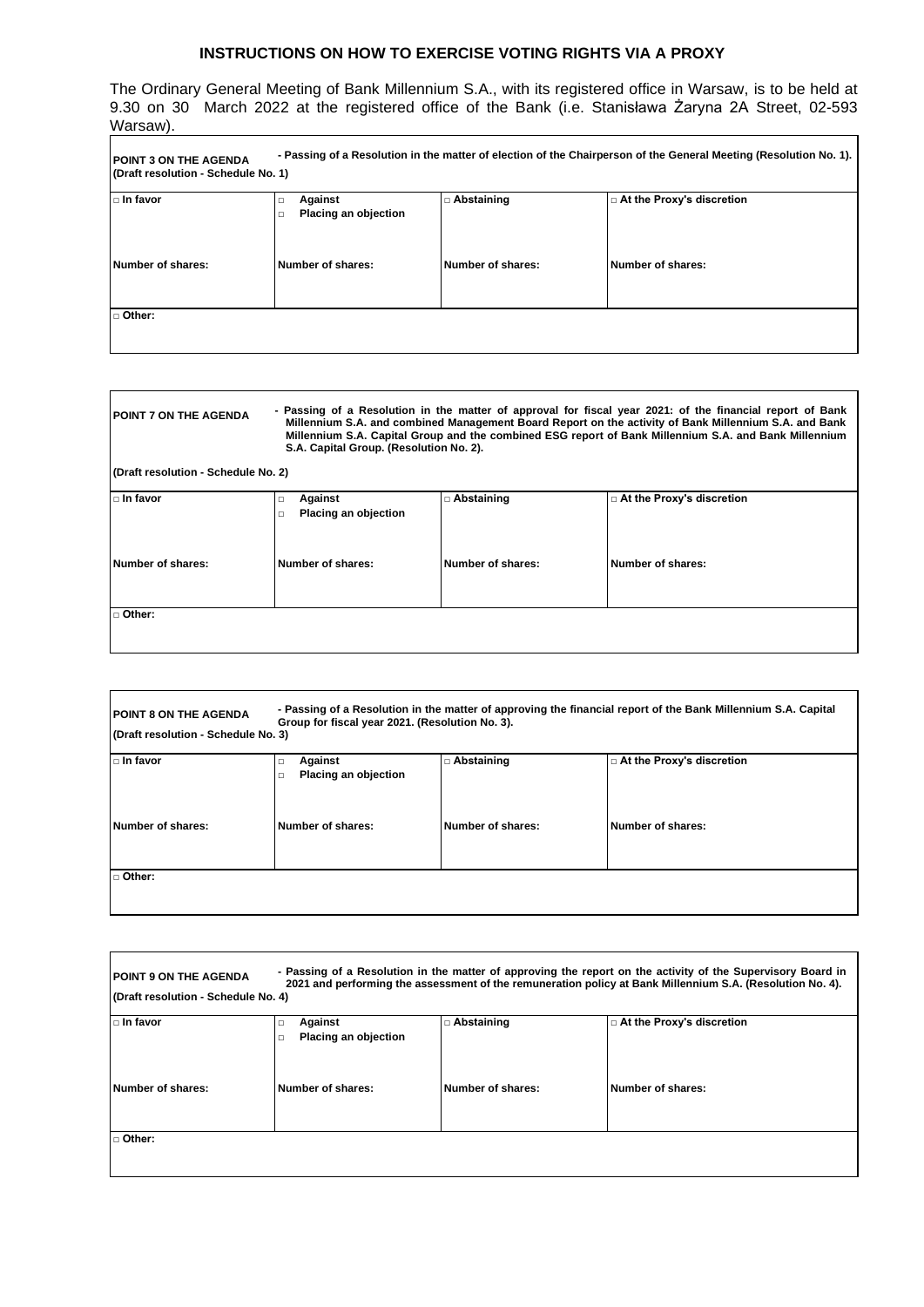| POINT 10 ON THE AGENDA              | - Passing of a Resolution on the coverage of the loss for fiscal year 2021 (Resolution No. 5). |
|-------------------------------------|------------------------------------------------------------------------------------------------|
| (Draft resolution - Schedule No. 5) |                                                                                                |

| $\Box$ In favor   | Against<br>$\Box$<br>Placing an objection<br>$\Box$ | □ Abstaining      | □ At the Proxy's discretion |
|-------------------|-----------------------------------------------------|-------------------|-----------------------------|
| Number of shares: | Number of shares:                                   | Number of shares: | Number of shares:           |
| □ Other:          |                                                     |                   |                             |

| - Passing of a Resolution in the matter of granting discharge to Mr Joao Nuno Lima Bras Jorge - Chairman of<br><b>POINT 11 ON THE AGENDA</b><br>the Management Board of Bank Millennium S.A., in regard of the performance of his duties in fiscal year 2021<br>(Resolution no 6).<br>(Draft resolution - Schedule No. 6) |                                |                   |                             |
|---------------------------------------------------------------------------------------------------------------------------------------------------------------------------------------------------------------------------------------------------------------------------------------------------------------------------|--------------------------------|-------------------|-----------------------------|
| $\Box$ In favor                                                                                                                                                                                                                                                                                                           | Against<br>$\Box$              | $\Box$ Abstaining | □ At the Proxy's discretion |
|                                                                                                                                                                                                                                                                                                                           | Placing an objection<br>$\Box$ |                   |                             |
| Number of shares:                                                                                                                                                                                                                                                                                                         | Number of shares:              | Number of shares: | Number of shares:           |
| □ Other:                                                                                                                                                                                                                                                                                                                  |                                |                   |                             |

| - Passing of a Resolution in the matter of granting discharge to Mr Fernando Maria Cardoso Rodrigues Bicho<br><b>POINT 11 ON THE AGENDA</b><br>- Deputy Chairman of the Management Board of Bank Millennium S.A., in regard of the performance of his<br>duties in fiscal year 2021 (Resolution No. 7).<br>(Draft resolution - Schedule No. 7) |                                                |                   |                             |
|------------------------------------------------------------------------------------------------------------------------------------------------------------------------------------------------------------------------------------------------------------------------------------------------------------------------------------------------|------------------------------------------------|-------------------|-----------------------------|
| $\ln$ In favor                                                                                                                                                                                                                                                                                                                                 | Against<br>$\Box$                              | $\Box$ Abstaining | □ At the Proxy's discretion |
| Number of shares:                                                                                                                                                                                                                                                                                                                              | Placing an objection<br>□<br>Number of shares: | Number of shares: | Number of shares:           |
|                                                                                                                                                                                                                                                                                                                                                |                                                |                   |                             |
| $\Box$ Other:                                                                                                                                                                                                                                                                                                                                  |                                                |                   |                             |
|                                                                                                                                                                                                                                                                                                                                                |                                                |                   |                             |

 $\blacksquare$ 

 $\overline{\phantom{0}}$ 

| - Passing of a Resolution in the matter of granting discharge to Mr Wojciech Haase - Member of the<br>POINT 11 ON THE AGENDA<br>Management Board of Bank Millennium S.A., in regard of the performance of his duties in fiscal year 2021<br>(Resolution No. 8).<br>(Draft resolution - Schedule No. 8) |                                                     |                   |                             |
|--------------------------------------------------------------------------------------------------------------------------------------------------------------------------------------------------------------------------------------------------------------------------------------------------------|-----------------------------------------------------|-------------------|-----------------------------|
| $\Box$ In favor                                                                                                                                                                                                                                                                                        | Against<br>$\Box$                                   | □ Abstaining      | □ At the Proxy's discretion |
| Number of shares:                                                                                                                                                                                                                                                                                      | Placing an objection<br>$\Box$<br>Number of shares: | Number of shares: | Number of shares:           |
| $\Box$ Other:                                                                                                                                                                                                                                                                                          |                                                     |                   |                             |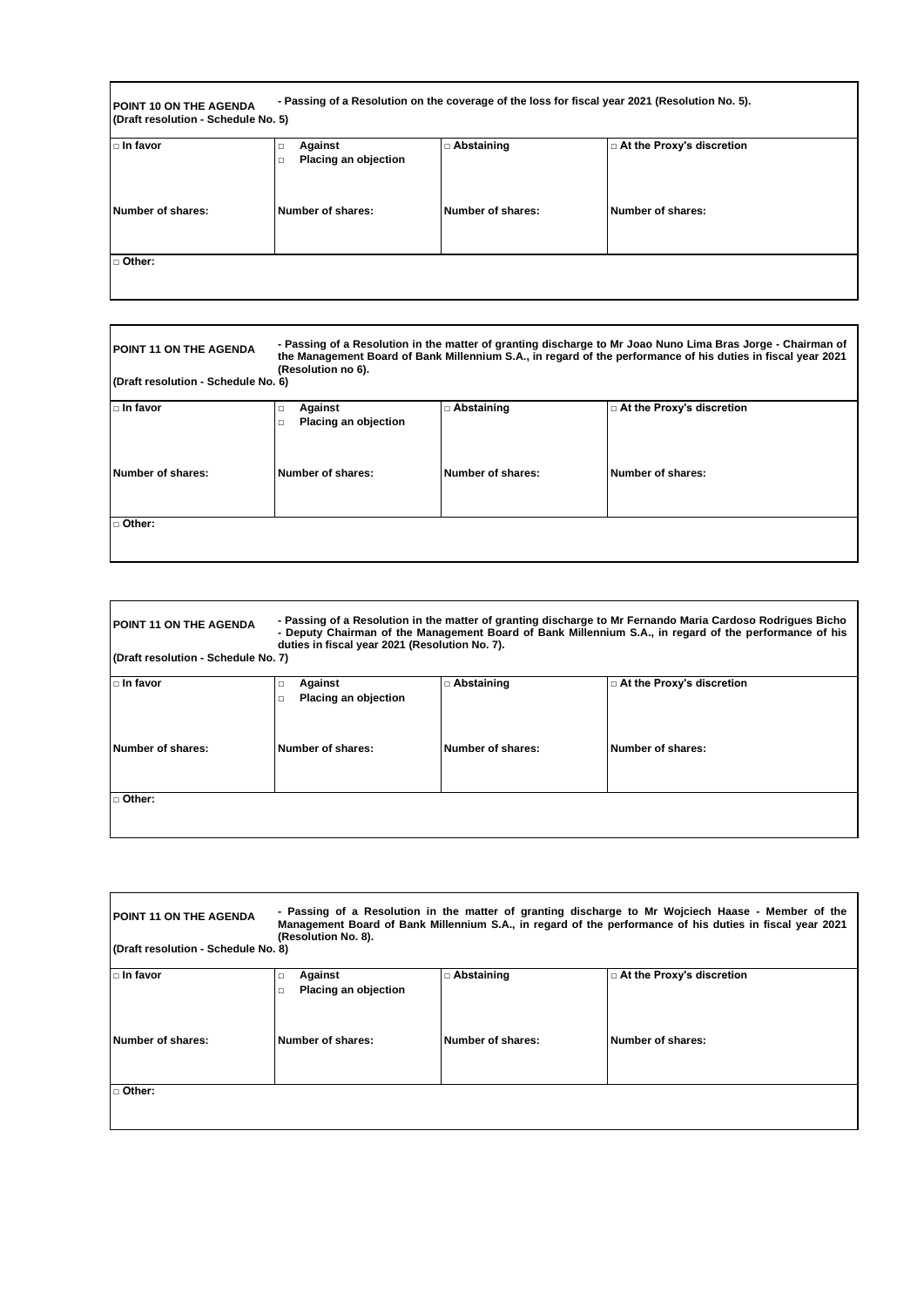| - Passing of a Resolution in the matter of granting discharge to Mr Andrzej Gliński - Member of the<br><b>POINT 11 ON THE AGENDA</b><br>Management Board of Bank Millennium S.A., in regard of the performance of his duties in fiscal year 2021<br>(Resolution No. 9).<br>(Draft resolution - Schedule No. 9) |                                                     |                   |                             |
|----------------------------------------------------------------------------------------------------------------------------------------------------------------------------------------------------------------------------------------------------------------------------------------------------------------|-----------------------------------------------------|-------------------|-----------------------------|
| $\Box$ In favor                                                                                                                                                                                                                                                                                                | Against<br>$\Box$<br>Placing an objection<br>$\Box$ | $\Box$ Abstaining | □ At the Proxy's discretion |
| Number of shares:                                                                                                                                                                                                                                                                                              | Number of shares:                                   | Number of shares: | Number of shares:           |
| □ Other:                                                                                                                                                                                                                                                                                                       |                                                     |                   |                             |

| - Passing of a Resolution in the matter of granting discharge to Mr Wojciech Rybak - Member of the<br><b>POINT 11 ON THE AGENDA</b><br>Management Board of Bank Millennium S.A., in regard of the performance of his duties in fiscal year 2021<br>(Resolution No. 10).<br>(Draft resolution - Schedule No. 10) |                                                            |                   |                             |
|-----------------------------------------------------------------------------------------------------------------------------------------------------------------------------------------------------------------------------------------------------------------------------------------------------------------|------------------------------------------------------------|-------------------|-----------------------------|
| $\Box$ In favor                                                                                                                                                                                                                                                                                                 | Against<br>$\Box$                                          | □ Abstaining      | □ At the Proxy's discretion |
| Number of shares:                                                                                                                                                                                                                                                                                               | <b>Placing an objection</b><br>$\Box$<br>Number of shares: | Number of shares: | Number of shares:           |
| □ Other:                                                                                                                                                                                                                                                                                                        |                                                            |                   |                             |

| POINT 11 ON THE AGENDA               | (Resolution No. 11).                                |                   | - Passing of a Resolution in the matter of granting discharge to Mr Antonio Ferreira Pinto Junior - Member of<br>the Management Board of Bank Millennium S.A., in regard of the performance of his duties in fiscal year 2021 |  |  |
|--------------------------------------|-----------------------------------------------------|-------------------|-------------------------------------------------------------------------------------------------------------------------------------------------------------------------------------------------------------------------------|--|--|
| (Draft resolution - Schedule No. 11) |                                                     |                   |                                                                                                                                                                                                                               |  |  |
| $\Box$ In favor                      | Against<br>$\Box$<br>Placing an objection<br>$\Box$ | □ Abstaining      | □ At the Proxy's discretion                                                                                                                                                                                                   |  |  |
| Number of shares:                    | Number of shares:                                   | Number of shares: | Number of shares:                                                                                                                                                                                                             |  |  |
| □ Other:                             |                                                     |                   |                                                                                                                                                                                                                               |  |  |

| <b>POINT 11 ON THE AGENDA</b><br>- Passing of a Resolution in the matter of granting discharge to Mr Jarosław Hermann - Member of the<br>Management Board of Bank Millennium S.A., in regard of the performance of his duties in fiscal year 2021<br>(Resolution No. 12).<br>(Draft resolution - Schedule No. 12) |                      |                   |                             |  |
|-------------------------------------------------------------------------------------------------------------------------------------------------------------------------------------------------------------------------------------------------------------------------------------------------------------------|----------------------|-------------------|-----------------------------|--|
| l □ In favor                                                                                                                                                                                                                                                                                                      | Against<br>п         | □ Abstaining      | □ At the Proxy's discretion |  |
|                                                                                                                                                                                                                                                                                                                   | Placing an objection |                   |                             |  |
| Number of shares:                                                                                                                                                                                                                                                                                                 | Number of shares:    | Number of shares: | Number of shares:           |  |
| l □ Other:                                                                                                                                                                                                                                                                                                        |                      |                   |                             |  |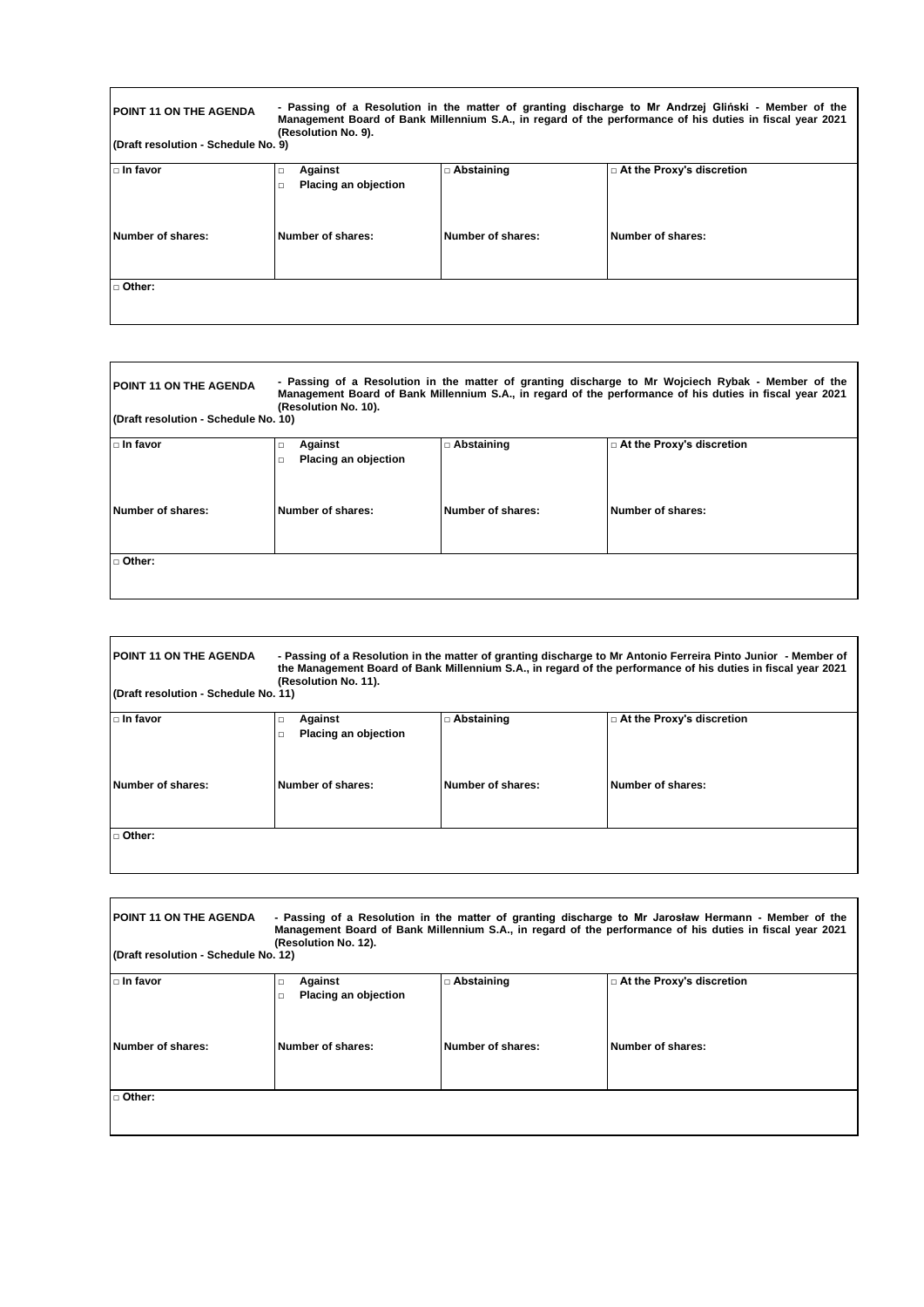| <b>POINT 11 ON THE AGENDA</b><br>- Passing of a Resolution in the matter of granting discharge to Mr Bogusław Kott - Chairman of the<br>Supervisory Board of Bank Millennium S.A., in regard of the performance of his duties in fiscal year 2021<br>(Resolution No. 13).<br>(Draft resolution - Schedule No. 13) |                           |                   |                             |  |
|-------------------------------------------------------------------------------------------------------------------------------------------------------------------------------------------------------------------------------------------------------------------------------------------------------------------|---------------------------|-------------------|-----------------------------|--|
| l □ In favor                                                                                                                                                                                                                                                                                                      | Against<br>$\Box$         | $\Box$ Abstaining | □ At the Proxy's discretion |  |
|                                                                                                                                                                                                                                                                                                                   | Placing an objection<br>□ |                   |                             |  |
|                                                                                                                                                                                                                                                                                                                   |                           |                   |                             |  |
| Number of shares:                                                                                                                                                                                                                                                                                                 | Number of shares:         | Number of shares: | Number of shares:           |  |
|                                                                                                                                                                                                                                                                                                                   |                           |                   |                             |  |
|                                                                                                                                                                                                                                                                                                                   |                           |                   |                             |  |
| $\sqcap$ Other:                                                                                                                                                                                                                                                                                                   |                           |                   |                             |  |
|                                                                                                                                                                                                                                                                                                                   |                           |                   |                             |  |

| <b>POINT 11 ON THE AGENDA</b><br>- Passing of a Resolution in the matter of granting discharge to Mr Nuno Manuel da Silva Amado - Deputy<br>Chairman of the Supervisory Board of Bank Millennium S.A., in regard of the performance of his duties in<br>fiscal year 2021 (Resolution No. 14).<br>(Draft resolution - Schedule No. 14) |                                        |                   |                             |  |
|---------------------------------------------------------------------------------------------------------------------------------------------------------------------------------------------------------------------------------------------------------------------------------------------------------------------------------------|----------------------------------------|-------------------|-----------------------------|--|
| l ⊓ In favor                                                                                                                                                                                                                                                                                                                          | Against<br><b>Placing an objection</b> | □ Abstaining      | □ At the Proxy's discretion |  |
| Number of shares:                                                                                                                                                                                                                                                                                                                     | Number of shares:                      | Number of shares: | Number of shares:           |  |
| $\Box$ Other:                                                                                                                                                                                                                                                                                                                         |                                        |                   |                             |  |

| POINT 11 ON THE AGENDA<br>(Draft resolution - Schedule No. 15) | - Passing of a Resolution in the matter of granting discharge to Mr Dariusz Rosati - Deputy Chairman and<br>Secretary to the Supervisory Board of Bank Millennium S.A., in regard of the performance of his duties in<br>fiscal year 2021 (Resolution No. 15). |                   |                             |  |  |
|----------------------------------------------------------------|----------------------------------------------------------------------------------------------------------------------------------------------------------------------------------------------------------------------------------------------------------------|-------------------|-----------------------------|--|--|
| $\ln$ In favor                                                 | Against<br>$\Box$<br>Placing an objection<br>$\Box$                                                                                                                                                                                                            | $\Box$ Abstaining | □ At the Proxy's discretion |  |  |
| Number of shares:                                              | Number of shares:                                                                                                                                                                                                                                              | Number of shares: | Number of shares:           |  |  |
| □ Other:                                                       |                                                                                                                                                                                                                                                                |                   |                             |  |  |

 $\overline{\phantom{0}}$ 

| <b>POINT 11 ON THE AGENDA</b><br>- Passing of a Resolution in the matter of granting discharge to Mr Miguel de Campos Pereira de Bragança -<br>Member of the Supervisory Board of Bank Millennium S.A., in regard of the performance of his duties in fiscal<br>year 2021 (Resolution No. 16)<br>(Draft resolution - Schedule No. 16) |                                                |                   |                             |  |
|---------------------------------------------------------------------------------------------------------------------------------------------------------------------------------------------------------------------------------------------------------------------------------------------------------------------------------------|------------------------------------------------|-------------------|-----------------------------|--|
| l □ In favor                                                                                                                                                                                                                                                                                                                          | Against<br>□<br>Placing an objection<br>$\Box$ | $\Box$ Abstaining | □ At the Proxy's discretion |  |
| Number of shares:                                                                                                                                                                                                                                                                                                                     | Number of shares:                              | Number of shares: | Number of shares:           |  |
| □ Other:                                                                                                                                                                                                                                                                                                                              |                                                |                   |                             |  |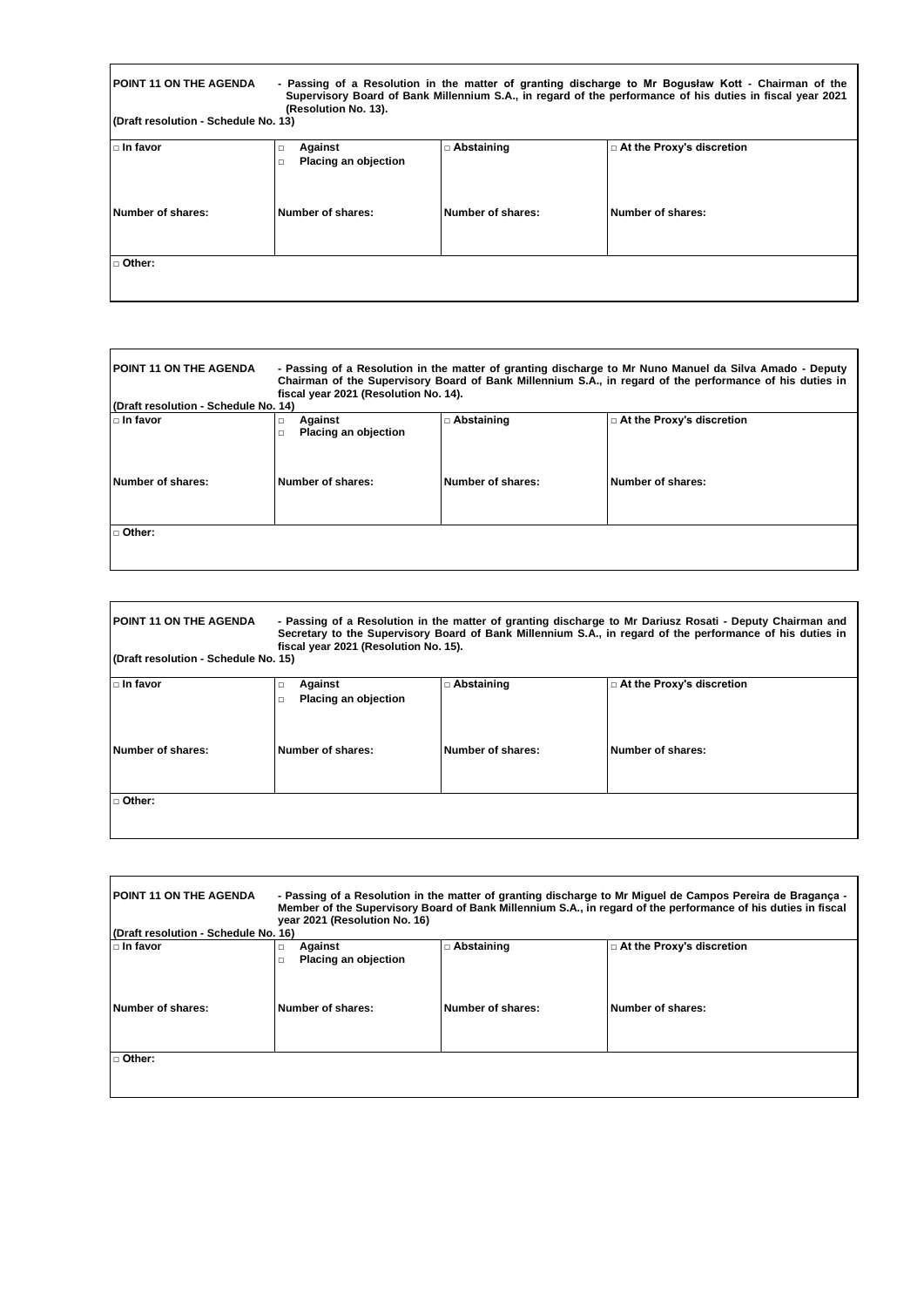| <b>POINT 11 ON THE AGENDA</b><br>(Draft resolution - Schedule No. 17) | - Passing of a Resolution in the matter of granting discharge to Ms Agnieszka Hryniewicz - Bieniek - Member<br>of the Supervisory Board of Bank Millennium S.A., in regard of the performance of her duties in fiscal year<br>2021<br>(Resolution No. 17). |                   |                                  |  |
|-----------------------------------------------------------------------|------------------------------------------------------------------------------------------------------------------------------------------------------------------------------------------------------------------------------------------------------------|-------------------|----------------------------------|--|
| l ⊓ In favor                                                          | Against<br>Placing an objection<br>◻                                                                                                                                                                                                                       | □ Abstaining      | $\Box$ At the Proxy's discretion |  |
| Number of shares:                                                     | Number of shares:                                                                                                                                                                                                                                          | Number of shares: | Number of shares:                |  |
| □ Other:                                                              |                                                                                                                                                                                                                                                            |                   |                                  |  |

| <b>POINT 11 ON THE AGENDA</b><br>- Passing of a Resolution in the matter of granting discharge to Ms Anna Jakubowski - Member of the<br>Supervisory Board of Bank Millennium S.A., in regard of the performance of her duties in fiscal year 2021<br>(Resolution No. 18).<br>(Draft resolution - Schedule No. 18) |                           |                   |                                  |  |
|-------------------------------------------------------------------------------------------------------------------------------------------------------------------------------------------------------------------------------------------------------------------------------------------------------------------|---------------------------|-------------------|----------------------------------|--|
| l ⊓ In favor                                                                                                                                                                                                                                                                                                      | Against<br>□              | $\Box$ Abstaining | $\Box$ At the Proxy's discretion |  |
|                                                                                                                                                                                                                                                                                                                   | Placing an objection<br>□ |                   |                                  |  |
|                                                                                                                                                                                                                                                                                                                   |                           |                   |                                  |  |
| Number of shares:                                                                                                                                                                                                                                                                                                 | Number of shares:         | Number of shares: | Number of shares:                |  |
|                                                                                                                                                                                                                                                                                                                   |                           |                   |                                  |  |
|                                                                                                                                                                                                                                                                                                                   |                           |                   |                                  |  |
| $\sqcap$ Other:                                                                                                                                                                                                                                                                                                   |                           |                   |                                  |  |
|                                                                                                                                                                                                                                                                                                                   |                           |                   |                                  |  |

| <b>POINT 11 ON THE AGENDA</b><br>- Passing of a Resolution in the matter of granting discharge to Mr Grzegorz Jedrys - Member of the<br>Supervisory Board of Bank Millennium S.A., in regard of the performance of his duties in fiscal year 2021<br>(Resolution No. 19).<br>(Draft resolution - Schedule No. 19) |                                                     |                   |                             |  |
|-------------------------------------------------------------------------------------------------------------------------------------------------------------------------------------------------------------------------------------------------------------------------------------------------------------------|-----------------------------------------------------|-------------------|-----------------------------|--|
| l ⊓ In favor                                                                                                                                                                                                                                                                                                      | Against<br>$\Box$<br>Placing an objection<br>$\Box$ | $\Box$ Abstaining | □ At the Proxy's discretion |  |
| Number of shares:                                                                                                                                                                                                                                                                                                 | Number of shares:                                   | Number of shares: | Number of shares:           |  |
| $\mathsf{In}$ Other:                                                                                                                                                                                                                                                                                              |                                                     |                   |                             |  |

| <b>POINT 11 ON THE AGENDA</b><br>- Passing of a Resolution in the matter of granting discharge to Mr Andrzej Koźmiński - Member of the<br>Supervisory Board of Bank Millennium S.A., in regard of the performance of his duties in fiscal year 2021<br>(Resolution No. 20).<br>(Draft resolution - Schedule No. 20) |                                |                   |                             |  |
|---------------------------------------------------------------------------------------------------------------------------------------------------------------------------------------------------------------------------------------------------------------------------------------------------------------------|--------------------------------|-------------------|-----------------------------|--|
| $\Box$ In favor                                                                                                                                                                                                                                                                                                     | Against<br>□                   | Abstaining        | □ At the Proxy's discretion |  |
|                                                                                                                                                                                                                                                                                                                     | Placing an objection<br>$\Box$ |                   |                             |  |
| Number of shares:                                                                                                                                                                                                                                                                                                   | Number of shares:              | Number of shares: | Number of shares:           |  |
|                                                                                                                                                                                                                                                                                                                     |                                |                   |                             |  |
| □ Other:                                                                                                                                                                                                                                                                                                            |                                |                   |                             |  |
|                                                                                                                                                                                                                                                                                                                     |                                |                   |                             |  |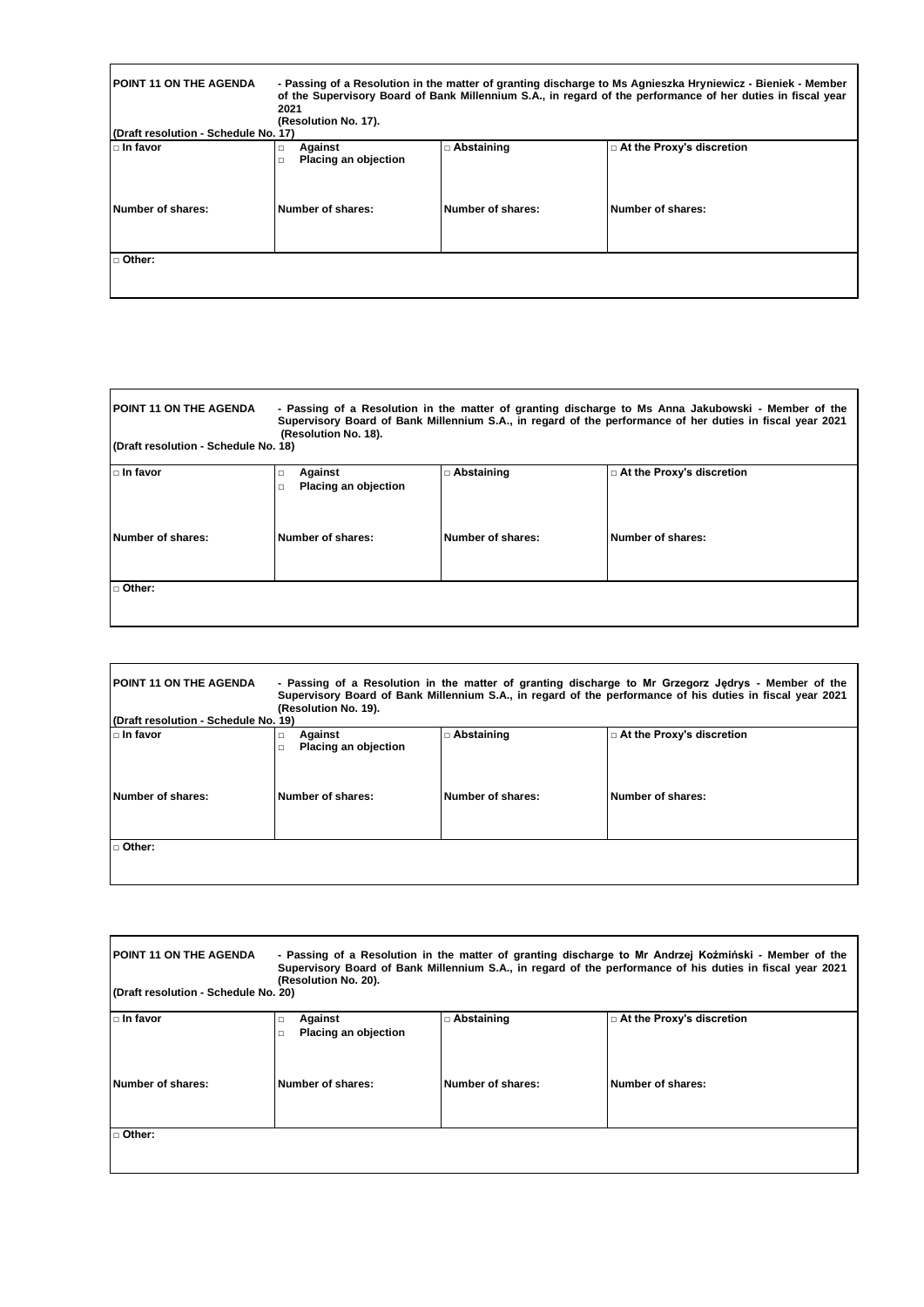| <b>POINT 11 ON THE AGENDA</b><br>- Passing of a Resolution in the matter of granting discharge to Mr Alojzy Nowak - Member of the Supervisory<br>Board of Bank Millennium S.A., in regard of the performance of his duties in fiscal year 2021<br>(Resolution No. 21). |                                                  |                      |                             |  |
|------------------------------------------------------------------------------------------------------------------------------------------------------------------------------------------------------------------------------------------------------------------------|--------------------------------------------------|----------------------|-----------------------------|--|
| (Draft resolution - Schedule No. 21)                                                                                                                                                                                                                                   |                                                  |                      |                             |  |
| $\Box$ In favor                                                                                                                                                                                                                                                        | Against<br>$\Box$<br><b>Placing an objection</b> | $\square$ Abstaining | □ At the Proxy's discretion |  |
| Number of shares:                                                                                                                                                                                                                                                      | Number of shares:                                | Number of shares:    | Number of shares:           |  |
|                                                                                                                                                                                                                                                                        |                                                  |                      |                             |  |
| □ Other:                                                                                                                                                                                                                                                               |                                                  |                      |                             |  |
|                                                                                                                                                                                                                                                                        |                                                  |                      |                             |  |
|                                                                                                                                                                                                                                                                        |                                                  |                      |                             |  |
|                                                                                                                                                                                                                                                                        |                                                  |                      |                             |  |

| <b>POINT 11 ON THE AGENDA</b><br>- Passing of a Resolution in the matter of granting discharge to Mr José Miguel Bensliman Schorcht da Silva<br>Pessanha - Member of the Supervisory Board of Bank Millennium S.A., in regard of the performance of his<br>duties in fiscal year 2021 (Resolution No. 22).<br>l (Draft resolution - Schedule No. 22) |                      |                   |                             |  |
|------------------------------------------------------------------------------------------------------------------------------------------------------------------------------------------------------------------------------------------------------------------------------------------------------------------------------------------------------|----------------------|-------------------|-----------------------------|--|
| $\ln$ In favor                                                                                                                                                                                                                                                                                                                                       | Against              | □ Abstaining      | □ At the Proxy's discretion |  |
|                                                                                                                                                                                                                                                                                                                                                      | Placing an objection |                   |                             |  |
| Number of shares:                                                                                                                                                                                                                                                                                                                                    | Number of shares:    | Number of shares: | Number of shares:           |  |
|                                                                                                                                                                                                                                                                                                                                                      |                      |                   |                             |  |
| $\Box$ Other:                                                                                                                                                                                                                                                                                                                                        |                      |                   |                             |  |
|                                                                                                                                                                                                                                                                                                                                                      |                      |                   |                             |  |
|                                                                                                                                                                                                                                                                                                                                                      |                      |                   |                             |  |
|                                                                                                                                                                                                                                                                                                                                                      |                      |                   |                             |  |

| <b>POINT 11 ON THE AGENDA</b><br>(Draft resolution - Schedule No. 23) | (Resolution No. 23).                                |                   | - Passing of a Resolution in the matter of granting discharge to Mr Miguel Maya Dias Pinheiro - Member of the<br>Supervisory Board of Bank Millennium S.A., in regard of the performance of his duties in fiscal year 2021 |
|-----------------------------------------------------------------------|-----------------------------------------------------|-------------------|----------------------------------------------------------------------------------------------------------------------------------------------------------------------------------------------------------------------------|
| l ⊓ In favor                                                          | Against<br>$\Box$<br>Placing an objection<br>$\Box$ | Abstaining        | □ At the Proxy's discretion                                                                                                                                                                                                |
| Number of shares:                                                     | Number of shares:                                   | Number of shares: | Number of shares:                                                                                                                                                                                                          |
| □ Other:                                                              |                                                     |                   |                                                                                                                                                                                                                            |

| POINT 11 ON THE AGENDA<br>- Passing of a Resolution in the matter of granting discharge to Mr Lingjiang Xu - Member of the Supervisory<br>Board of Bank Millennium S.A., in regard of the performance of his duties in fiscal year 2021<br>(Resolution No. 24).<br>(Draft resolution - Schedule No. 24) |                                                     |                   |                             |
|---------------------------------------------------------------------------------------------------------------------------------------------------------------------------------------------------------------------------------------------------------------------------------------------------------|-----------------------------------------------------|-------------------|-----------------------------|
| $\Box$ In favor                                                                                                                                                                                                                                                                                         | Against<br>$\Box$<br>Placing an objection<br>$\Box$ | □ Abstaining      | □ At the Proxy's discretion |
| Number of shares:                                                                                                                                                                                                                                                                                       | Number of shares:                                   | Number of shares: | Number of shares:           |
| $\Box$ Other:                                                                                                                                                                                                                                                                                           |                                                     |                   |                             |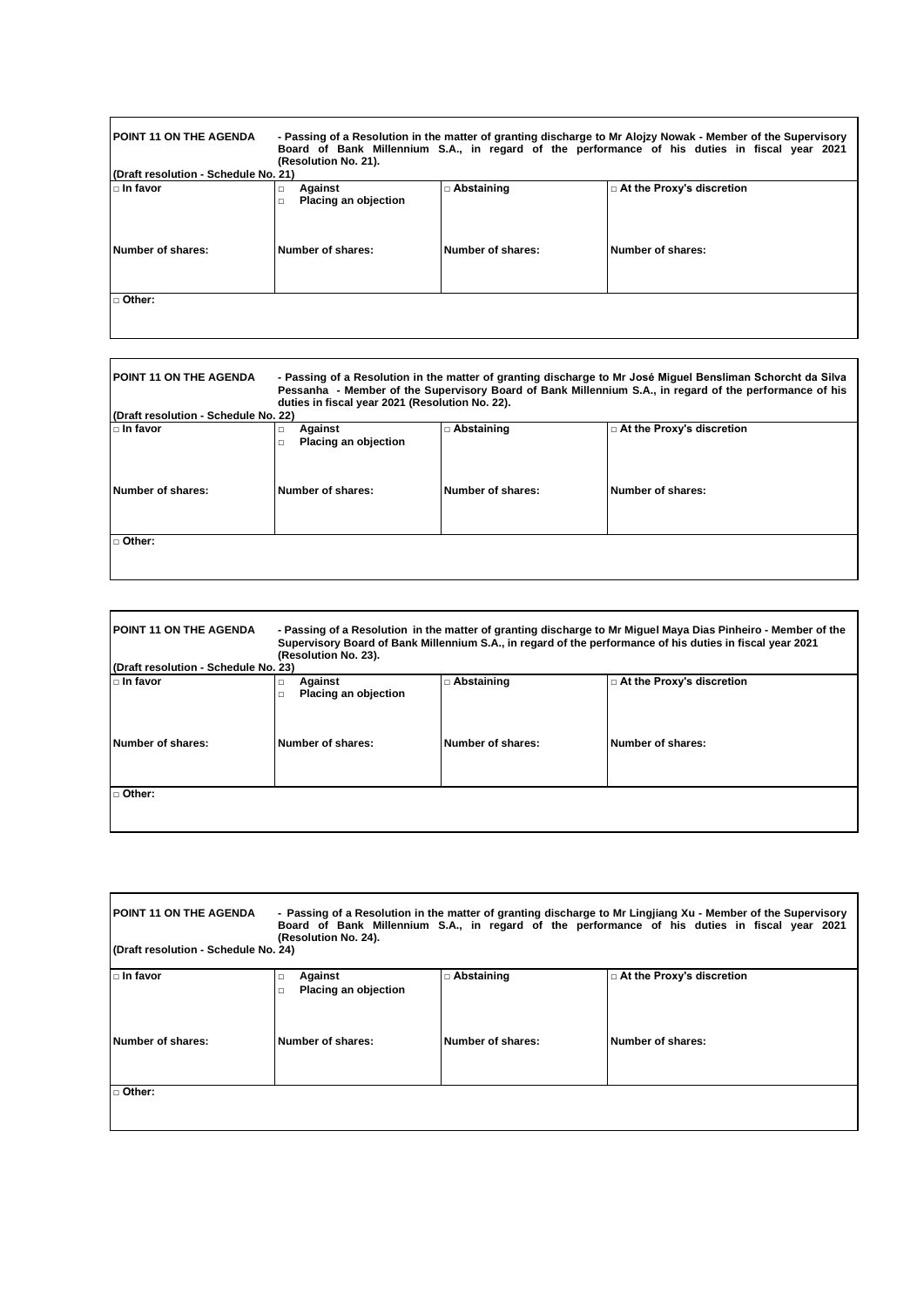| <b>POINT 11 ON THE AGENDA</b><br>- Passing of a Resolution in the matter of granting discharge to Ms Olga Grygier–Siddons - Member of the<br>Supervisory Board of Bank Millennium S.A., in regard of the performance of her duties in fiscal year 2021<br>(Resolution No. 25).<br>(Draft resolution - Schedule No. 25) |                                                     |                   |                             |
|------------------------------------------------------------------------------------------------------------------------------------------------------------------------------------------------------------------------------------------------------------------------------------------------------------------------|-----------------------------------------------------|-------------------|-----------------------------|
| l ⊓ In favor                                                                                                                                                                                                                                                                                                           | Against<br>$\Box$<br>Placing an objection<br>$\Box$ | $\Box$ Abstaining | □ At the Proxy's discretion |
| Number of shares:                                                                                                                                                                                                                                                                                                      | Number of shares:                                   | Number of shares: | Number of shares:           |
| □ Other:                                                                                                                                                                                                                                                                                                               |                                                     |                   |                             |

| <b>POINT 11 ON THE AGENDA</b><br>(Draft resolution - Schedule No. 26) | (Resolution No. 26).                 |                   | - Passing of a Resolution in the matter of granting discharge to Ms Beata Stelmach - Member of the<br>Supervisory Board of Bank Millennium S.A., in regard of the performance of her duties in fiscal year 2021 |
|-----------------------------------------------------------------------|--------------------------------------|-------------------|-----------------------------------------------------------------------------------------------------------------------------------------------------------------------------------------------------------------|
| $\Box$ In favor                                                       | Against<br>□<br>Placing an objection | □ Abstaining      | $\Box$ At the Proxy's discretion                                                                                                                                                                                |
| Number of shares:                                                     | Number of shares:                    | Number of shares: | Number of shares:                                                                                                                                                                                               |
| □ Other:                                                              |                                      |                   |                                                                                                                                                                                                                 |

| <b>POINT 12 ON THE AGENDA</b><br>- Passing of the Resolution: "in the matter of passing a resolution pronouncing an opinion on the<br>Supervisory Board report on the remuneration of Members of the Bank's Management Board and<br>Supervisory Board" (Resolution No. 27).<br>(Draft resolution - Schedule No. 27) |                                        |                   |                             |
|---------------------------------------------------------------------------------------------------------------------------------------------------------------------------------------------------------------------------------------------------------------------------------------------------------------------|----------------------------------------|-------------------|-----------------------------|
| l ⊓ In favor                                                                                                                                                                                                                                                                                                        | Against<br><b>Placing an objection</b> | □ Abstaining      | □ At the Proxy's discretion |
| Number of shares:                                                                                                                                                                                                                                                                                                   | Number of shares:                      | Number of shares: | Number of shares:           |
| $\sqcap$ Other:                                                                                                                                                                                                                                                                                                     |                                        |                   |                             |

 $\Gamma$ 

| <b>POINT 13 ON THE AGENDA</b><br>- Passing of a Resolution on approval of the Policy for Selection and Assessment of Suitability of the<br>Supervisory Board Members of Bank Millennium S.A. (Resolution No. 28).<br>(Draft resolution - Schedule No. 28) |                                 |                   |                                  |
|-----------------------------------------------------------------------------------------------------------------------------------------------------------------------------------------------------------------------------------------------------------|---------------------------------|-------------------|----------------------------------|
| l □ In favor                                                                                                                                                                                                                                              | Against<br>Placing an objection | □ Abstaining      | $\Box$ At the Proxy's discretion |
| Number of shares:                                                                                                                                                                                                                                         | Number of shares:               | Number of shares: | Number of shares:                |
| □ Other:                                                                                                                                                                                                                                                  |                                 |                   |                                  |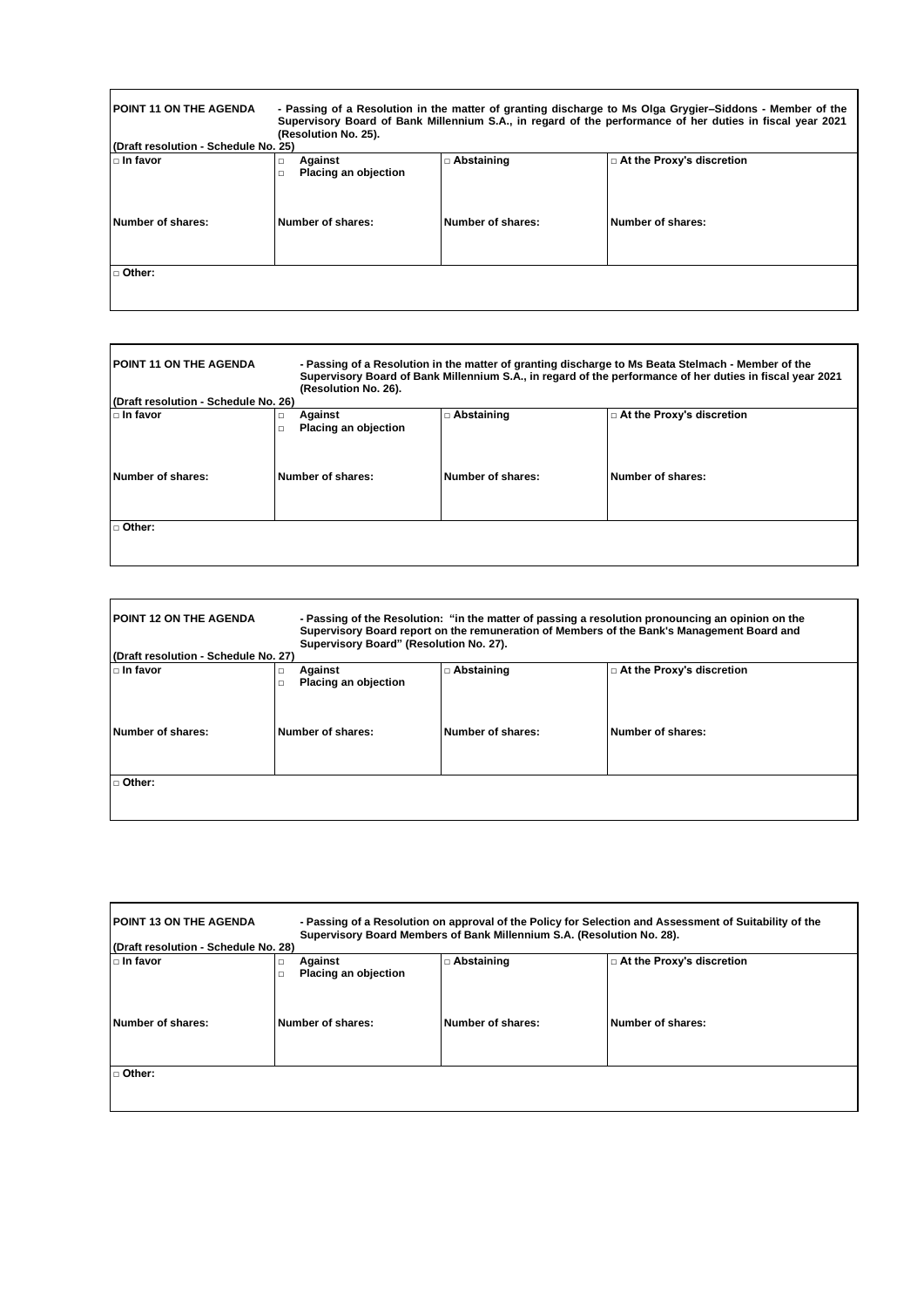| <b>POINT 14 ON THE AGENDA</b><br>- Passing of a Resolution in the matter of adoption of the document diversity policy regarding the<br>Management Board and Supervisory Board of Bank Millennium S.A. (Resolution No. 29).<br>(Draft resolution - Schedule No. 29) |                                                     |                   |                                  |  |
|--------------------------------------------------------------------------------------------------------------------------------------------------------------------------------------------------------------------------------------------------------------------|-----------------------------------------------------|-------------------|----------------------------------|--|
| $\Box$ In favor                                                                                                                                                                                                                                                    | Against<br>$\Box$<br>Placing an objection<br>$\Box$ | □ Abstaining      | $\Box$ At the Proxy's discretion |  |
| Number of shares:                                                                                                                                                                                                                                                  | Number of shares:                                   | Number of shares: | Number of shares:                |  |
| □ Other:                                                                                                                                                                                                                                                           |                                                     |                   |                                  |  |

| <b>POINT 15 ON THE AGENDA</b>        | (Resolutions from No. 30).                          | - Passing of a Resolutions on the adoption of Best Practices for Companies Listed on the WSE 2021 |                           |  |
|--------------------------------------|-----------------------------------------------------|---------------------------------------------------------------------------------------------------|---------------------------|--|
| (Draft resolution - Schedule No. 30) |                                                     |                                                                                                   |                           |  |
| l □ In favor                         | Against<br>$\Box$<br>Placing an objection<br>$\Box$ | $\square$ Abstaining                                                                              | At the Proxy's discretion |  |
| Number of shares:                    | Number of shares:                                   | Number of shares:                                                                                 | Number of shares:         |  |
| □ Other:                             |                                                     |                                                                                                   |                           |  |

| <b>POINT 16 ON THE AGENDA</b><br>(Draft resolution - Schedule No. 31) | No. 31).                                            |                   | - Passing of a Resolution in the matter of amendments to the Bank's Articles of Association (Resolution |
|-----------------------------------------------------------------------|-----------------------------------------------------|-------------------|---------------------------------------------------------------------------------------------------------|
| l □ In favor                                                          | Against<br>$\Box$<br>Placing an objection<br>$\Box$ | Abstaining        | □ At the Proxy's discretion                                                                             |
| Number of shares:                                                     | Number of shares:                                   | Number of shares: | Number of shares:                                                                                       |
| □ Other:                                                              |                                                     |                   |                                                                                                         |

| <b>POINT 17 ON THE AGENDA</b><br>(Draft resolution - Schedule No. 32) |                                                |                   | - Passing of a Resolution in the matter of amending the Bylaws of the General Meeting of the<br>Shareholders of Bank Millennium S.A. and determination of their consolidated text (Resolution No. 32). |
|-----------------------------------------------------------------------|------------------------------------------------|-------------------|--------------------------------------------------------------------------------------------------------------------------------------------------------------------------------------------------------|
| $\Box$ In favor                                                       | Against<br>□<br>Placing an objection<br>$\Box$ | Abstaining        | □ At the Proxy's discretion                                                                                                                                                                            |
| Number of shares:                                                     | Number of shares:                              | Number of shares: | Number of shares:                                                                                                                                                                                      |
| □ Other:                                                              |                                                |                   |                                                                                                                                                                                                        |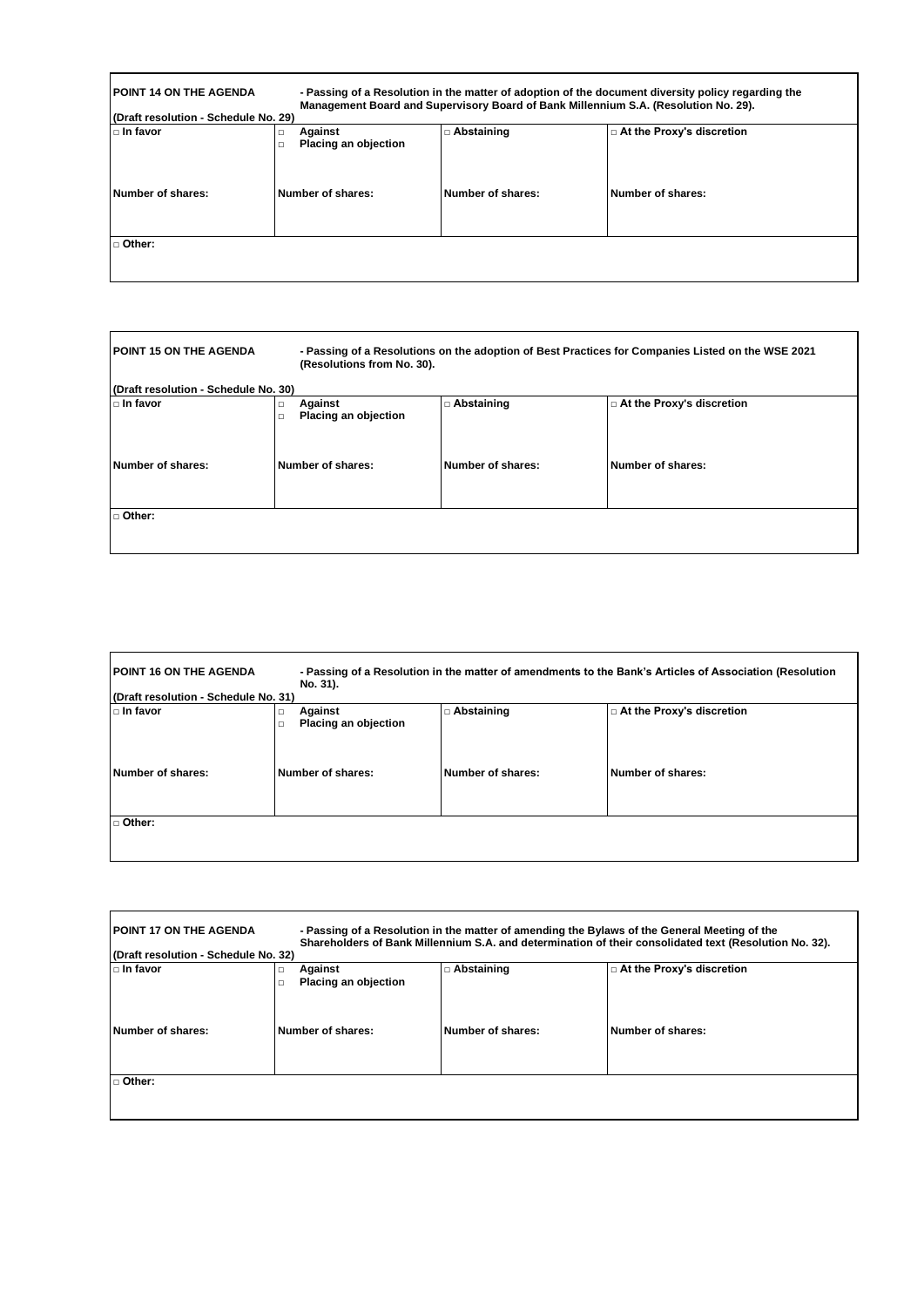| <b>POINT 18 ON THE AGENDA</b><br>(Draft resolution - Schedule No. 33) | of Bank Millennium S.A. (Resolution No. 33). |                   | - Passing of a Resolution on informing the General Meeting about the By-laws of the Supervisory Board |
|-----------------------------------------------------------------------|----------------------------------------------|-------------------|-------------------------------------------------------------------------------------------------------|
| $\sqcap$ In favor                                                     | Against<br>$\Box$<br>Placing an objection    | □ Abstaining      | □ At the Proxy's discretion                                                                           |
| Number of shares:                                                     | Number of shares:                            | Number of shares: | Number of shares:                                                                                     |
| □ Other:                                                              |                                              |                   |                                                                                                       |

| <b>POINT 20 ON THE AGENDA</b><br>- Passing of a Resolution in the matter of division of Millennium Dom Maklerski S.A. (Resolution No. 34).<br>(Draft resolution - Schedule No. 34) |                                           |                   |                             |  |
|------------------------------------------------------------------------------------------------------------------------------------------------------------------------------------|-------------------------------------------|-------------------|-----------------------------|--|
| l ⊓ In favor                                                                                                                                                                       | Against<br>$\Box$<br>Placing an objection | $\Box$ Abstaining | □ At the Proxy's discretion |  |
| Number of shares:                                                                                                                                                                  | Number of shares:                         | Number of shares: | Number of shares:           |  |
| □ Other:                                                                                                                                                                           |                                           |                   |                             |  |

# **EXPLANATIONS**

The Shareholders are requested to issue instructions by placing an "X" in the relevant field. If the field "other" is marked, the Shareholders are requested to provide in that field detailed instructions concerning the exercise of voting rights by the proxy.

If a Shareholder resolves to vote differently with respect to some of its shares than with other of its shares, such Shareholder is requested to designate in the relevant fields the number of shares which are to be voted "in favor", "against" or which are to "abstain". In case the number of shares is not indicated, the proxy shall be deemed to be authorized to vote in the manner as stated in the instructions with respect to all the shares held by the Shareholder.

The draft resolutions which are proposed to be adopted with regard to the specific points on the agenda are attached as schedules to these instructions.

**Please note that the draft resolutions attached to these instruction may differ from the draft resolutions submitted to a vote at the Ordinary General Meeting. To avoid any doubt as to the manner in which the proxy is supposed to vote in such an event, please specify in the field "other" the manner in which the proxy is to act in such circumstances.**

*Schedule No. 1 to Instructions on how to exercise voting rights via proxy*

*Translation from Polish language*

*DRAFT*

# *RESOLUTION NO. 1*

*of the Ordinary General Meeting of Bank Millennium S.A.*

*of 30 March 2022* 

*in the matter of electing Chairman the General Meeting*

Pursuant to art. 409 § 1 of the Code of Commercial Companies and § 5 and 6 of the Bylaws of the General Meeting of the Shareholders of Bank Millennium S.A., the Ordinary General Meeting appoints you \_\_\_\_\_\_\_\_\_\_\_\_\_\_\_\_\_\_\_ Chairman of the Ordinary General Meeting.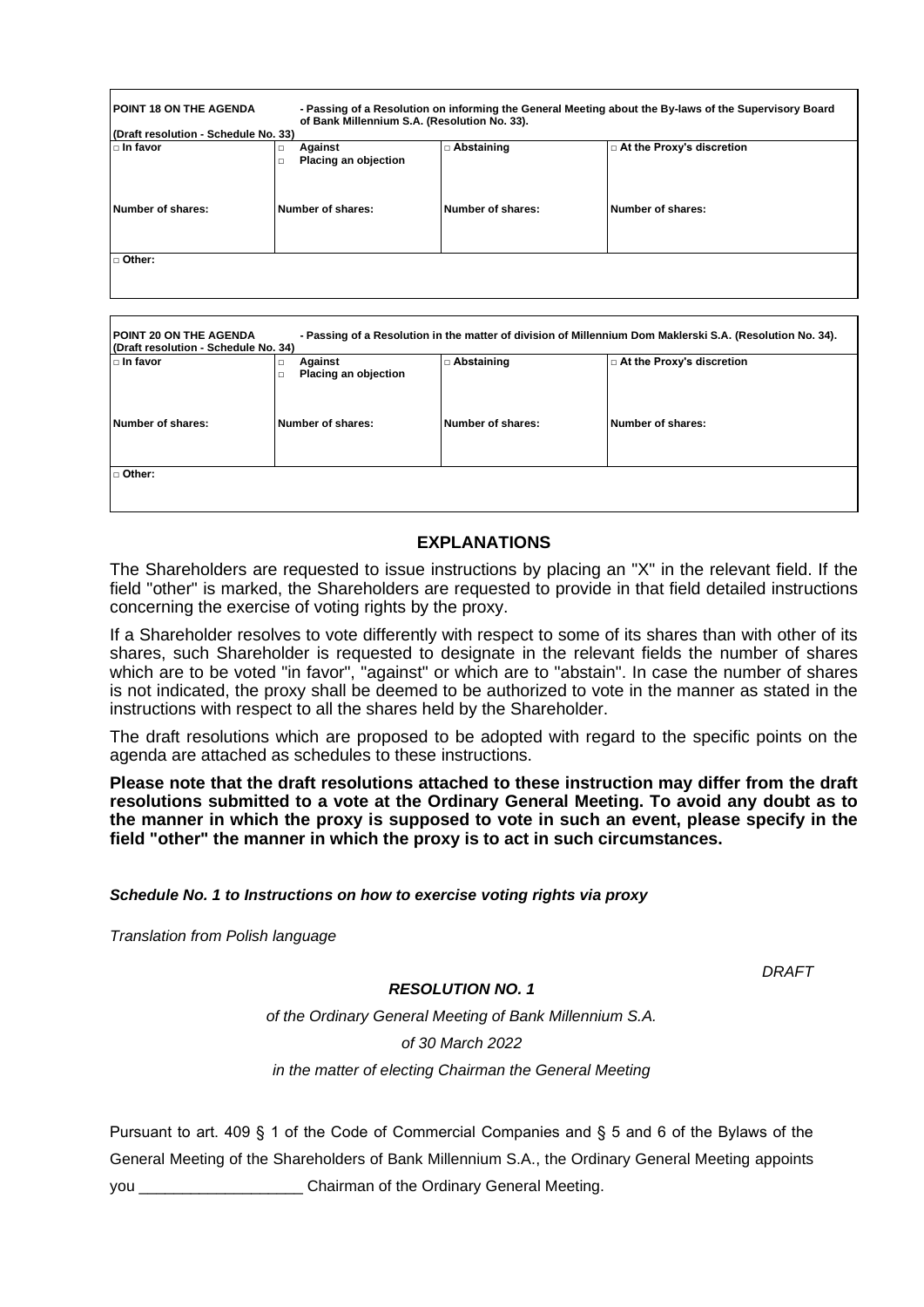*RESOLUTION NO. 2*

*of the Ordinary General Meeting of Bank Millennium S.A.*

*of 30 March 2022*

*in the matter of approval for fiscal year 2021: of the financial report of Bank Millennium S.A. and combined Management Board Report on the activity of Bank Millennium S.A. and Bank Millennium S.A. Capital Group and the combined ESG report of Bank Millennium S.A. and Bank Millennium S.A. Capital Group.*

Pursuant to art. 393 item 1, art. 395 § 2 item 1 and § 5 of the Code of Commercial Companies and § 8 sect. 1 item 1 of the Articles of Association of Bank Millennium S.A. the Ordinary General Meeting resolves as follows:

§ 1

The Ordinary General Meeting hereby approves:

1/ audited financial report of Bank Millennium S.A. for fiscal year 2021 containing:

- a/ profit and loss account for the period from 1 January do 31 December 2021 showing a loss of PLN 1 357 452 thousand;
- b/ total income report for the period from 1 January do 31 December 2021 showing a loss of PLN 2 200 148 thousand;
- c/ balance sheet prepared as of 31 December 2021, which on the assets and liabilities side shows the total of PLN 103 388 069 thousand;
- d/ statement on changes in equity from 1 January do 31 December 2021;
- e/ cash flow account for the period from 1 January do 31 December 2021 showing an increase of net cash flow by the sum of PLN 1 785 810 thousand;

f/ accounting policies and notes for the financial report;

- 2) combined Management Board report on the activity of Bank Millennium S.A. and Bank Millennium S.A. Capital Group for fiscal year 2021;
- 3) combined ESG Report of Bank Millennium S.A. and Bank Millennium S.A. Capital Group on fiscal year 2021.

§ 2

The Resolution shall come into force as of the day of its adoption.

*DRAFT*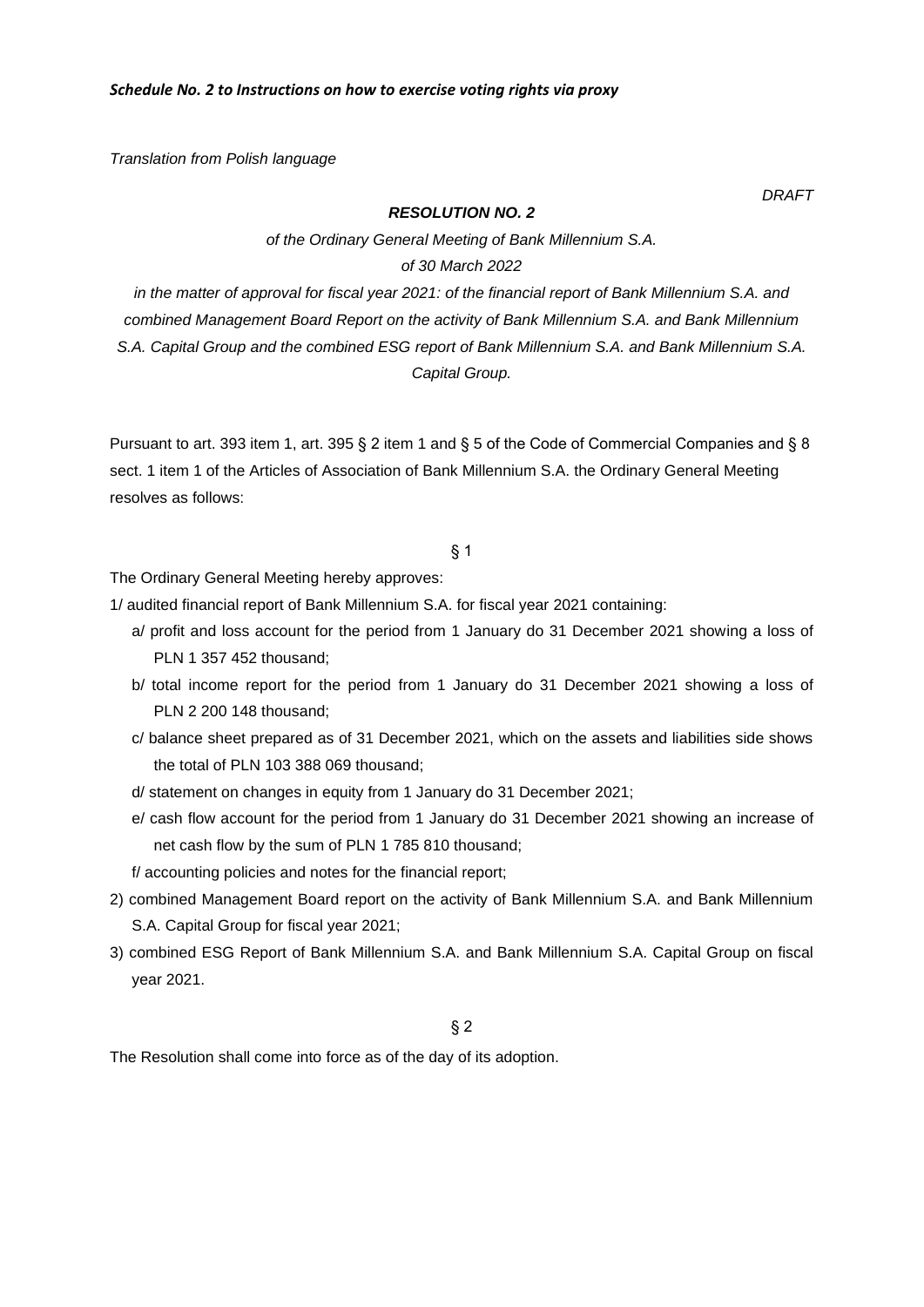*DRAFT*

### *RESOLUTION NO. 3*

*of the Ordinary General Meeting of Bank Millennium S.A.* 

#### *of 30 March 2022*

*in the matter of approving the financial report of the Bank Millennium S.A. Capital Group* 

# *for fiscal year 2021.*

Pursuant to art. 395 § 5 Code of Commercial Companies, the Ordinary General Meeting resolves as follows:

 $§$  1

The Ordinary General Meeting of Shareholders hereby approves the audited consolidated financial report of the Bank Millennium S.A. Capital Group for fiscal year 2021 containing:

- a/ consolidated profit and loss account for the period from 1 January do 31 December 2021 showing a loss of PLN 1 331 866 thousand;
- b/ consolidated total income report for the period from 1 January do 31 December 2021 showing a loss of PLN 2 390 356 thousand;
- c/ consolidated balance sheet prepared as of 31 December 2021, which on the assets and liabilities side shows the total of PLN 103 913 908 thousand;
- d/ statement on changes in consolidated equity from 1 January to 31 December 2021;
- e/ consolidated cash flow account for the period from 1 January do 31 December 2021 showing an increase of net cash flow by the sum of PLN 1 785 810 thousand;

f/ accounting policies and notes for the consolidated financial report.

§ 2

The Resolution shall come into force as of the day of its adoption.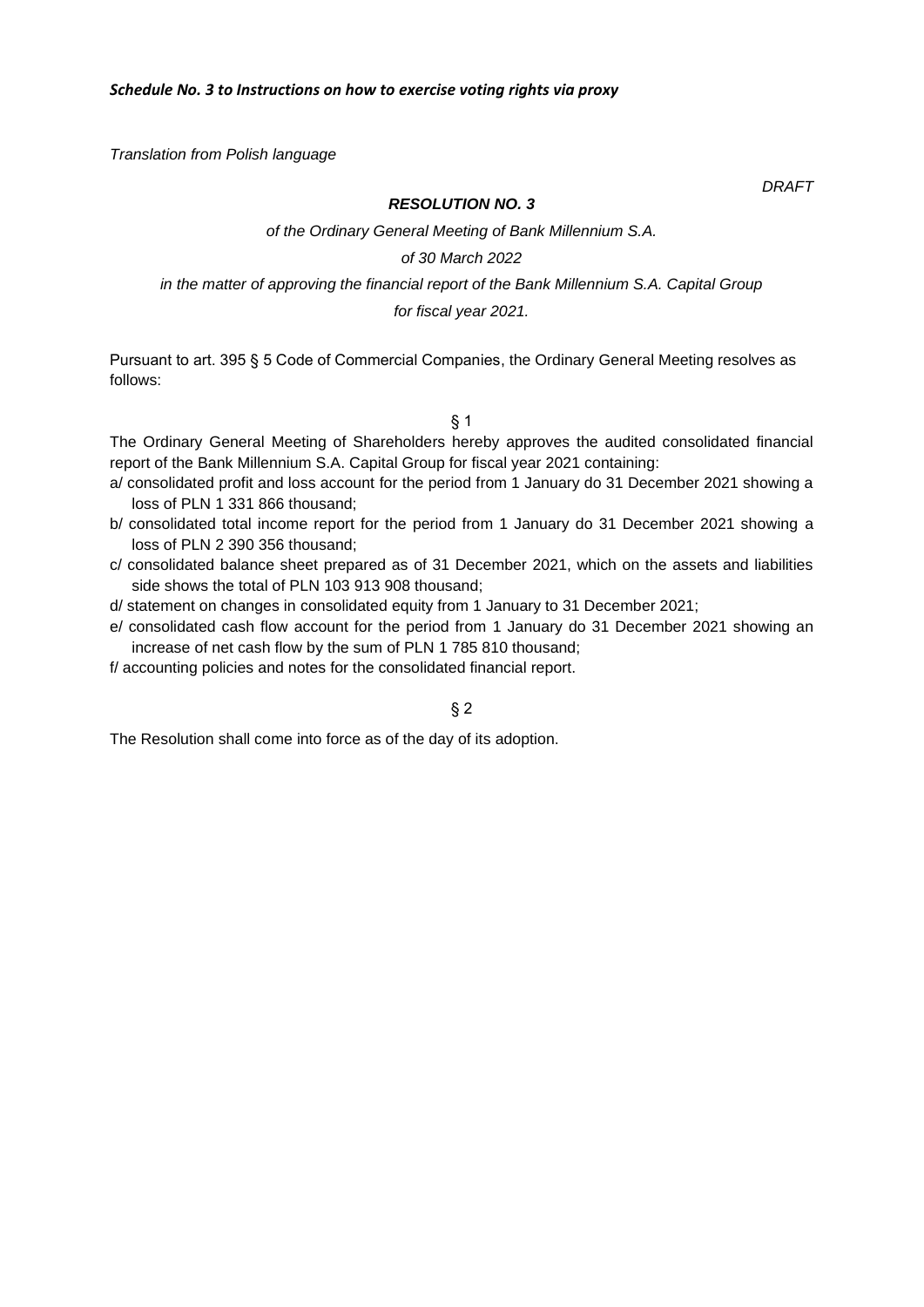*DRAFT*

## *RESOLUTION NO. 4*

## *of the Ordinary General Meeting of Bank Millennium SA*

*of 30 March 2022* 

*in the matter of approving the report on the activity of the Supervisory Board in 2021 and performing the assessment of the remuneration policy at Bank Millennium S.A.*

Pursuant to art. 382 § 3 of the Code of Commercial Companies and § 9 and § 17 sect. 3 of the Bank's Articles of Association, as well as in connection with the requirements resulting from "Principles of the Corporate Governance for Supervised Institutions", adopted by the Polish Financial Supervision Authority on 22.07.2014 ("Principles") and Best Practice of Companies Listed on the WSE 2021, the Ordinary General Meeting of Shareholders resolves as follows:

The Ordinary General Meeting:

- I. approves the report on the activity of the Supervisory Board of Bank Millennium S.A. ("Board") in 2021 covering:
- 1. A summary of the 2021 activity of the Board and its committees: Audit Committee, Personnel Committee, Strategic Committee and Committee for Risk Matters, in accordance with principle 2.11.2 of "Best Practice of Companies Listed on the WSE 2021" ("Best Practice") adopted on 29 March 2021 by the Board of the Stock Exchange in Warsaw ("WSE"), as well as the Board's motion for the General Meeting to grant discharge to the Members of the Bank's bodies in regard of the performance of their duties in fiscal year 2021,
- 2. Information on the composition of the Board and its committees (principle 2.11.1. of Best Practice),
- 3. Report on the assessment of the functioning of the remuneration policy in Bank Millennium S.A., in accordance with § 28 item 3 of the Principles,
- 4. Assessment of the application of (i) the Principles (pursuant to § 27 of the Principles) and (ii) corporate governance principles and the manner of fulfilling the disclosure requirements relating to their application specified in the WSE Bylaws and provisions relating to current and periodical information transferred by issuers of securities along with information on the steps taken by the Board for their assessment (principle 2.11.4. of Best Practice),
- 5. Assessment of the reasonability of expenses incurred by the Bank and the Bank Group to support culture, sports, charitable institutions, the media, social organisations, trade unions and similar objectives (principle 2.11.5. of Best Practice),
- 6. Information about the extent of diversity policy implementation with respect to the Management Board and the Supervisory Board (Principle 2.11.6. of Best Practice),
- 7. Report on the assessment of the combined Management Board report on the activity of Bank Millennium S.A. and Bank Millennium S.A. Capital Group, combined ESG report of Bank Millennium S.A. and Bank Millennium S.A. Capital Group and financial reports of Bank Millennium S.A. and Bank Millennium S.A. Capital Group for fiscal year 2021,

§ 1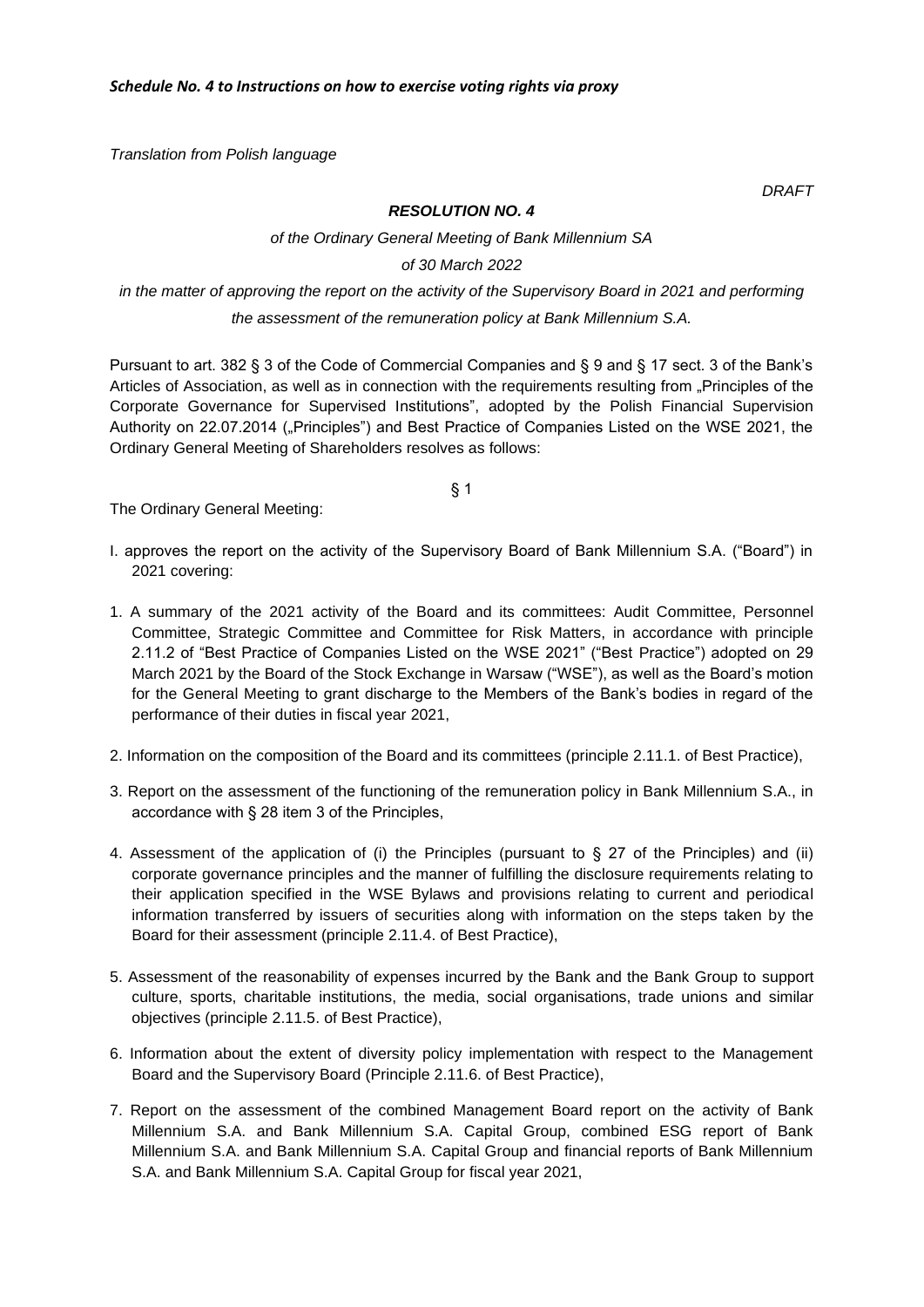- 8. Report on the assessment of the Management Board motion on the coverage of loss for fiscal year 2021, in accordance with art. 382 § 3 of the Code of Commercial Companies,
- 9. The assessment of the Bank's situation on a consolidated basis taking into account internal control systems, risk management, compliance and internal audit function, including the annual assessment of the functioning of such systems and internal audit function, along with information about the steps taken by the Board in order to perform it (principle 2.11.3. in connection with principle 3.9. of Best Practice).
- II. finds, pursuant to the requirements of the Principles, based on information included in the combined Management Board report on the activity of Bank Millennium S.A. and Bank Millennium S.A. Capital Group in 2021, combined ESG report of Bank Millennium S.A. and Bank Millennium S.A. Capital Group for fiscal year 2021 and the assessment included in the Board's report referred to in § 1 item I of this resolution that the remuneration policy employed at Bank Millennium S.A. is conducive to the development and security of the Bank' activity.

§ 2

The Resolution shall come into force as of the day of its adoption.

# *Schedule No. 5 to Instructions on how to exercise voting rights via proxy*

*Translation from Polish language*

*DRAFT*

# *RESOLUTION NO. 5*

*of the Ordinary General Meeting of Bank Millennium S.A.* 

*of 30 March 2022*

*on the coverage of the loss for fiscal year 2021*

Pursuant to art. 395 § 2 item 2 of the Code of Commercial Companies and § 8 sect. 1 item 2, § 36 and § 37 of the Bank's Articles of Association, the Ordinary General Meeting resolves as follows:

- 1. To cover the loss of Bank Millennium S.A. for the fiscal year ending on 31 December 2021 in the amount of 1 357 451 533,94 PLN, the Ordinary General Meeting shall allocate the amount of 1 357 451 533,94 PLN from the reserve capital.
- 2. The Resolution shall come into force as of the day of its adoption.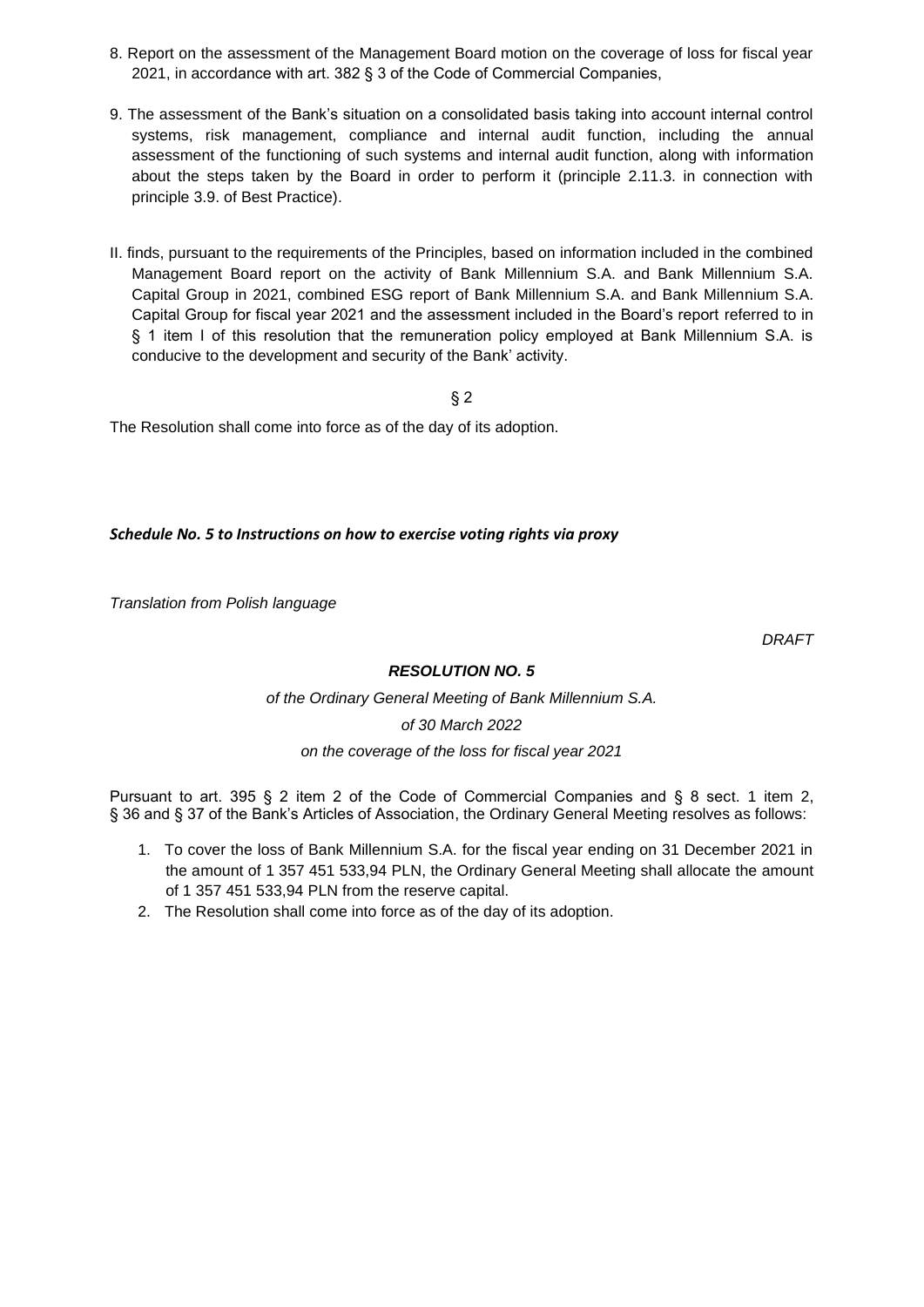*DRAFT*

# *RESOLUTION NO. 6*

*of the Ordinary General Meeting of Bank Millennium S.A. of 30 March 2022.* 

*in the matter of granting discharge to Mr Joao Nuno Lima Bras Jorge - Chairman of the Management Board (CEO) of Bank Millennium S.A., in regard of the performance of his duties in fiscal year 2021*

Pursuant to art. 393 item 1, art. 395 § 2 item 3 of the Code of Commercial Companies and § 8 sect. 1 item 3 of the Bank's Articles of Association, the Ordinary General Meeting of Shareholders resolves to grant discharge to Mr. Joao Nuno Lima Bras Jorge - Chairman of the Management Board of Bank Millennium S.A., in regard of the performance of his duties for the period from 1.01.2021 till 31.12.2021.

## *Schedule No. 7 to Instructions on how to exercise voting rights via proxy*

*Translation from Polish language*

*DRAFT*

#### *RESOLUTION NO. 7*

*of the Ordinary General Meeting of Bank Millennium S.A. of 30 March 2022*

*in the matter of granting discharge to Mr Fernando Maria Cardoso Rodrigues Bicho - Deputy Chairman of the Management Board of Bank Millennium S.A., in regard of the performance of his duties in fiscal year 2021*

Pursuant to art. 393 item 1, art. 395 § 2 item 3 of the Code of Commercial Companies and § 8 sect. 1 item 3 of the Bank's Articles of Association, the Ordinary General Meeting of Shareholders resolves to grant discharge to Mr. Fernando Maria Cardoso Rodrigues Bicho – Deputy Chairman of the Management Board of Bank Millennium S.A., in regard of the performance of his duties for the period from 1.01.2021 till 31.12.2021.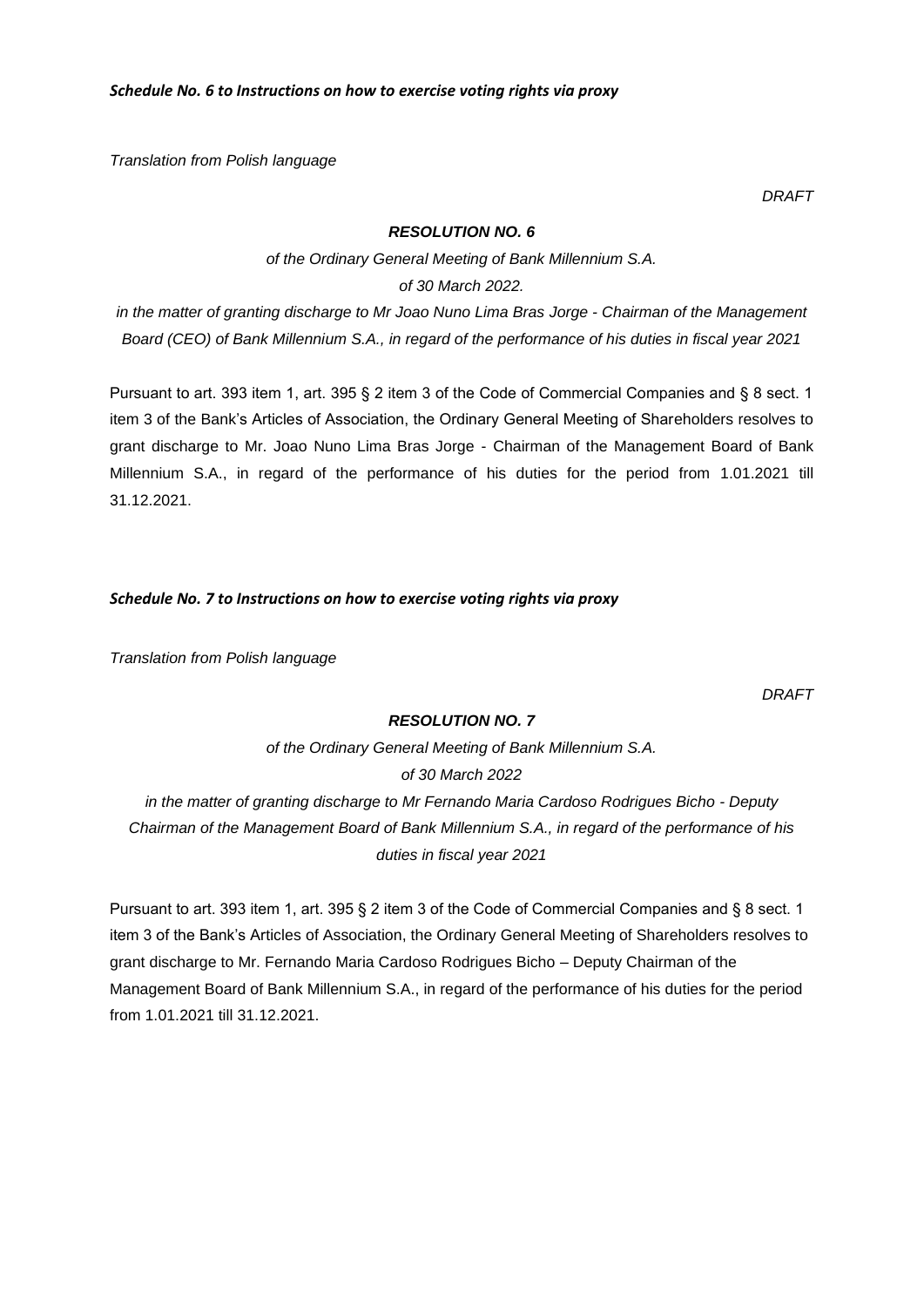*DRAFT*

## *RESOLUTION NO. 8*

*of the Ordinary General Meeting of Bank Millennium S.A.*

*of 30 March 2022*

*in the matter of granting discharge to Mr Wojciech Haase - Member of the Management Board of Bank Millennium S.A., in regard of the performance of his duties in fiscal year 2021*

Pursuant to art. 393 item 1, art. 395 § 2 item 3 of the Code of Commercial Companies and § 8 sect. 1 item 3 of the Bank's Articles of Association, the Ordinary General Meeting of Shareholders resolves to grant discharge to Mr. Wojciech Haase - Member of the Management Board of Bank Millennium S.A., in regard of the performance of his duties for the period from 1.01.2021 till 31.12.2021.

*Schedule No. 9 to Instructions on how to exercise voting rights via proxy*

*Translation from Polish language*

*DRAFT*

### *RESOLUTION NO. 9*

*of the Ordinary General Meeting of Bank Millennium S.A. of 30 March 2022*

*in the matter of granting discharge to Mr Andrzej Gliński - Member of the Management Board of Bank Millennium S.A., in regard of the performance of his duties in fiscal year 2021*

Pursuant to art. 393 item 1, art. 395 § 2 item 3 of the Code of Commercial Companies and § 8 sect. 1 item 3 of the Bank's Articles of Association, the Ordinary General Meeting of Shareholders resolves to grant discharge to Mr. Andrzej Gliński - Member of the Management Board of Bank Millennium S.A., in regard of the performance of his duties for the period from 1.01.2021 till 31.12.2021.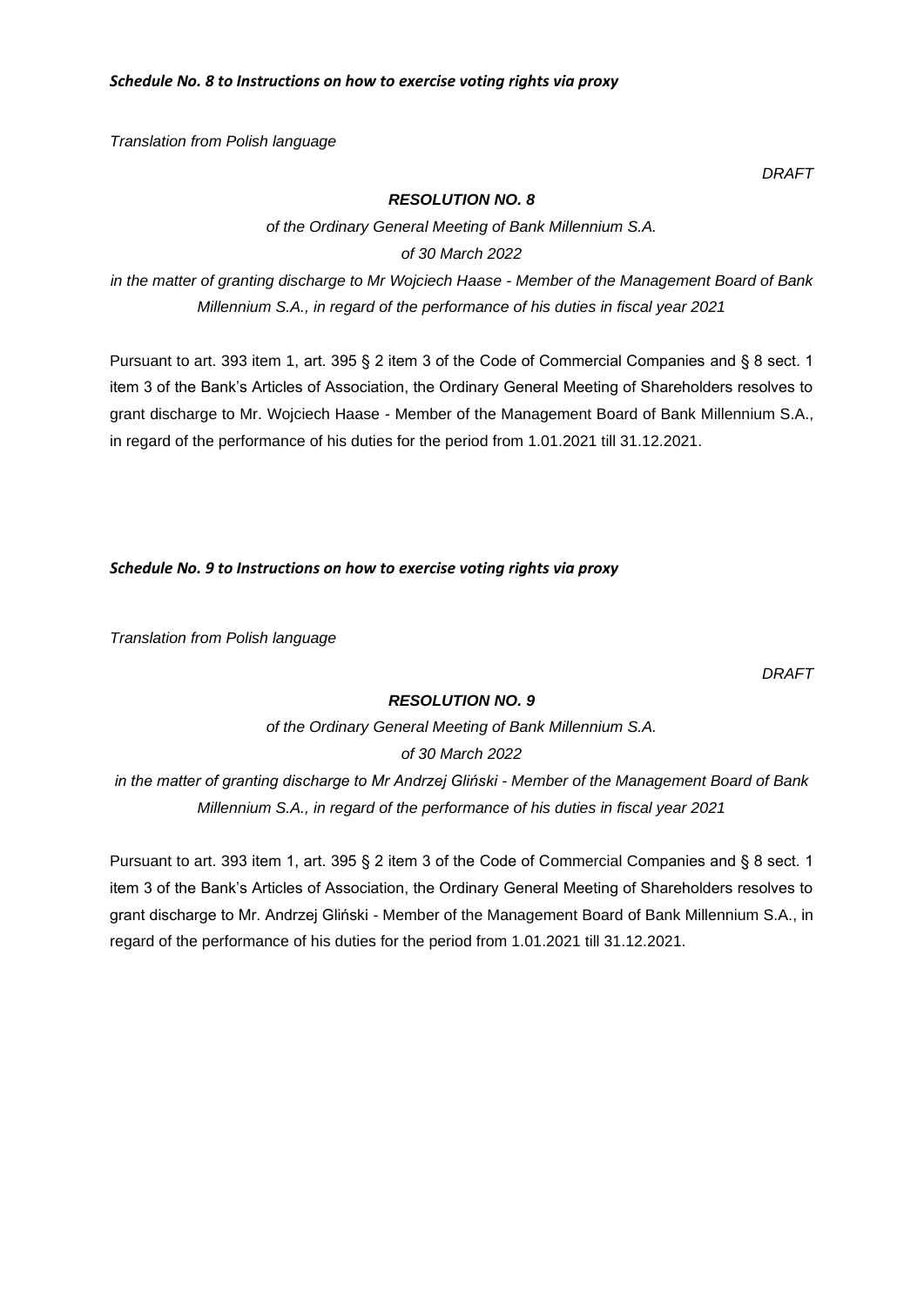*DRAFT*

## *RESOLUTION NO. 10*

*of the Ordinary General Meeting of Bank Millennium S.A.*

*of 30 March 2022*

*in the matter of granting discharge to Mr Wojciech Rybak - Member of the Management Board of Bank Millennium S.A., in regard of the performance of his duties in fiscal year 2021*

Pursuant to art. 393 item 1, art. 395 § 2 item 3 of the Code of Commercial Companies and § 8 sect. 1 item 3 of the Bank's Articles of Association, the Ordinary General Meeting of Shareholders resolves to grant discharge to Mr. Wojciech Rybak - Member of the Management Board of Bank Millennium S.A., in regard of the performance of his duties for the period from 1.01.2021 till 31.12.2021.

## *Schedule No. 11 to Instructions on how to exercise voting rights via proxy*

*Translation from Polish language*

*DRAFT*

#### *RESOLUTION NO. 11*

*of the Ordinary General Meeting of Bank Millennium S.A. of 30 March 2022*

*in the matter of granting discharge to Mr Antonio Ferreira Pinto Junior - Member of the Management Board* of *Bank Millennium S.A., in regard of the performance of his duties in fiscal year 2021*

Pursuant to art. 393 item 1, art. 395 § 2 item 3 of the Code of Commercial Companies and § 8 sect. 1 item 3 of the Bank's Articles of Association, the Ordinary General Meeting of Shareholders resolves to grant discharge to Mr. Antonio Ferreira Pinto Junior - Member of the Management Board of Bank Millennium S.A., in regard of the performance of his duties for the period from 1.01.2021 till 31.12.2021.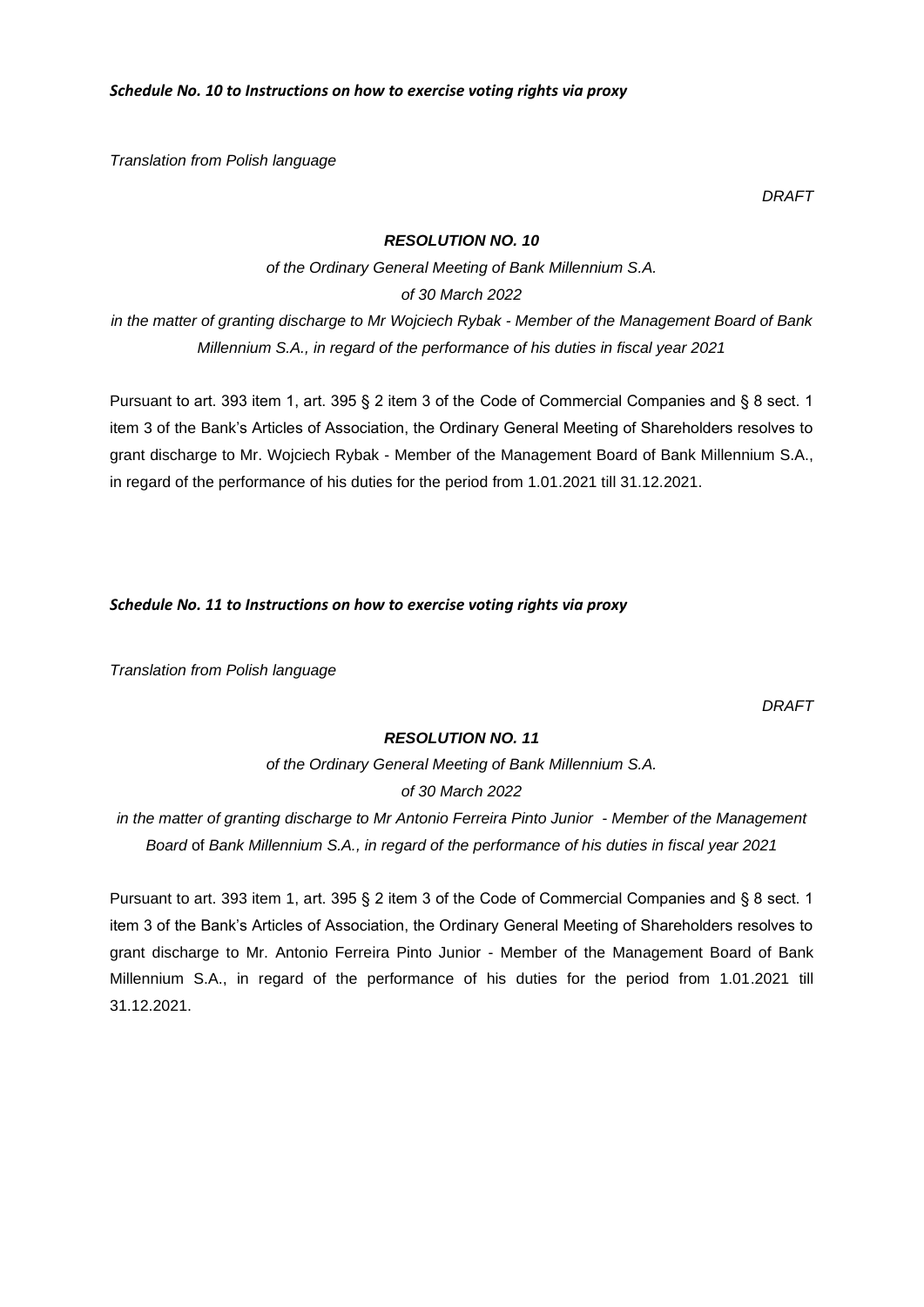*DRAFT*

## *RESOLUTION NO. 12*

# *of the Ordinary General Meeting of Bank Millennium S.A. of 30 March 2022*

*in the matter of granting discharge to Mr Jarosław Hermann* - *Member of the Management Board of Bank Millennium S.A., in regard of the performance of his duties in fiscal year 2021*

Pursuant to art. 393 item 1, art. 395 § 2 item 3 of the Code of Commercial Companies and § 8 sect. 1 item 3 of the Bank's Articles of Association, the Ordinary General Meeting of Shareholders resolves to grant discharge to Mr. Jarosław Hermann - Member of the Management Board of Bank Millennium S.A., in regard of the performance of his duties for the period from 1.01.2021 till 31.12.2021.

## *Schedule No. 13 to Instructions on how to exercise voting rights via proxy*

*Translation from Polish language*

*DRAFT*

# *RESOLUTION NO. 13*

*of the Ordinary General Meeting of Bank Millennium S.A. of 30 March 2022*

*in the matter of granting discharge to Mr Bogusław Kott - Chairman of the Supervisory Board of Bank Millennium S.A., in regard of the performance of his duties in fiscal year 2021*

Pursuant to art. 393 item 1, art. 395 § 2 item 3 of the Code of Commercial Companies and § 8 sect. 1 item 3 of the Bank's Articles of Association, the Ordinary General Meeting of Shareholders resolves to grant discharge to Mr. Bogusław Kott – Chairman of the Supervisory Board of Bank Millennium S.A., in regard of the performance of his duties for the period from 1.01.2021 till 31.12.2021.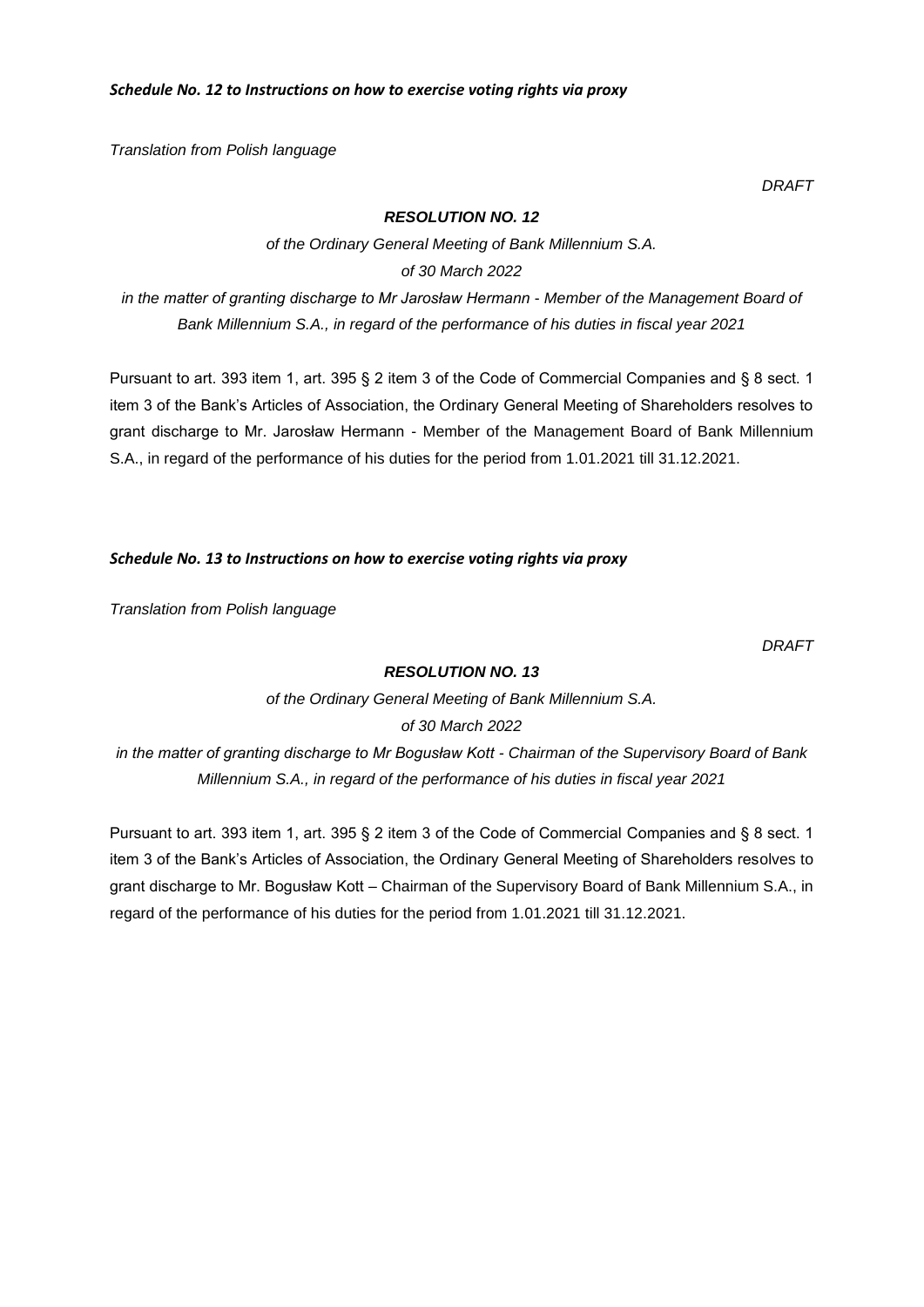*DRAFT*

#### *RESOLUTION NO. 14*

*of the Ordinary General Meeting of Bank Millennium S.A. of 30 March 2022 in the matter of granting discharge to Mr Nuno Manuel da Silva Amado - Deputy Chairman of the Supervisory Board of Bank Millennium S.A., in regard of the performance of his duties in fiscal year 2021*

Pursuant to art. 393 item 1, art. 395 § 2 item 3 of the Code of Commercial Companies and § 8 sect. 1 item 3 of the Bank's Articles of Association, the Ordinary General Meeting of Shareholders resolves to grant discharge to Mr. Nuno Manuel da Silva Amado - Deputy Chairman of the Supervisory Board of Bank Millennium S.A., in regard of the performance of the duties for the period from 1.01.2021 till 31.12.2021.

### *Schedule No. 15 to Instructions on how to exercise voting rights via proxy*

*Translation from Polish language*

*DRAFT*

#### *RESOLUTION NO. 15*

*of the Ordinary General Meeting of Bank Millennium S.A. of 30 March 2022*

*in the matter of granting discharge to Mr Dariusz Rosati - Deputy Chairman and Secretary to the Supervisory Board of Bank Millennium S.A., in regard of the performance of his duties in fiscal year 2021*

Pursuant to art. 393 item 1, art. 395 § 2 item 3 of the Code of Commercial Companies and § 8 sect. 1 item 3 of the Bank's Articles of Association, the Ordinary General Meeting of Shareholders resolves to grant discharge to Mr. Dariusz Rosati - Deputy Chairman and Secretary to the Supervisory Board of Bank Millennium S.A., in regard of the performance of his duties for the period from 1.01.2021 till 31.12.2021.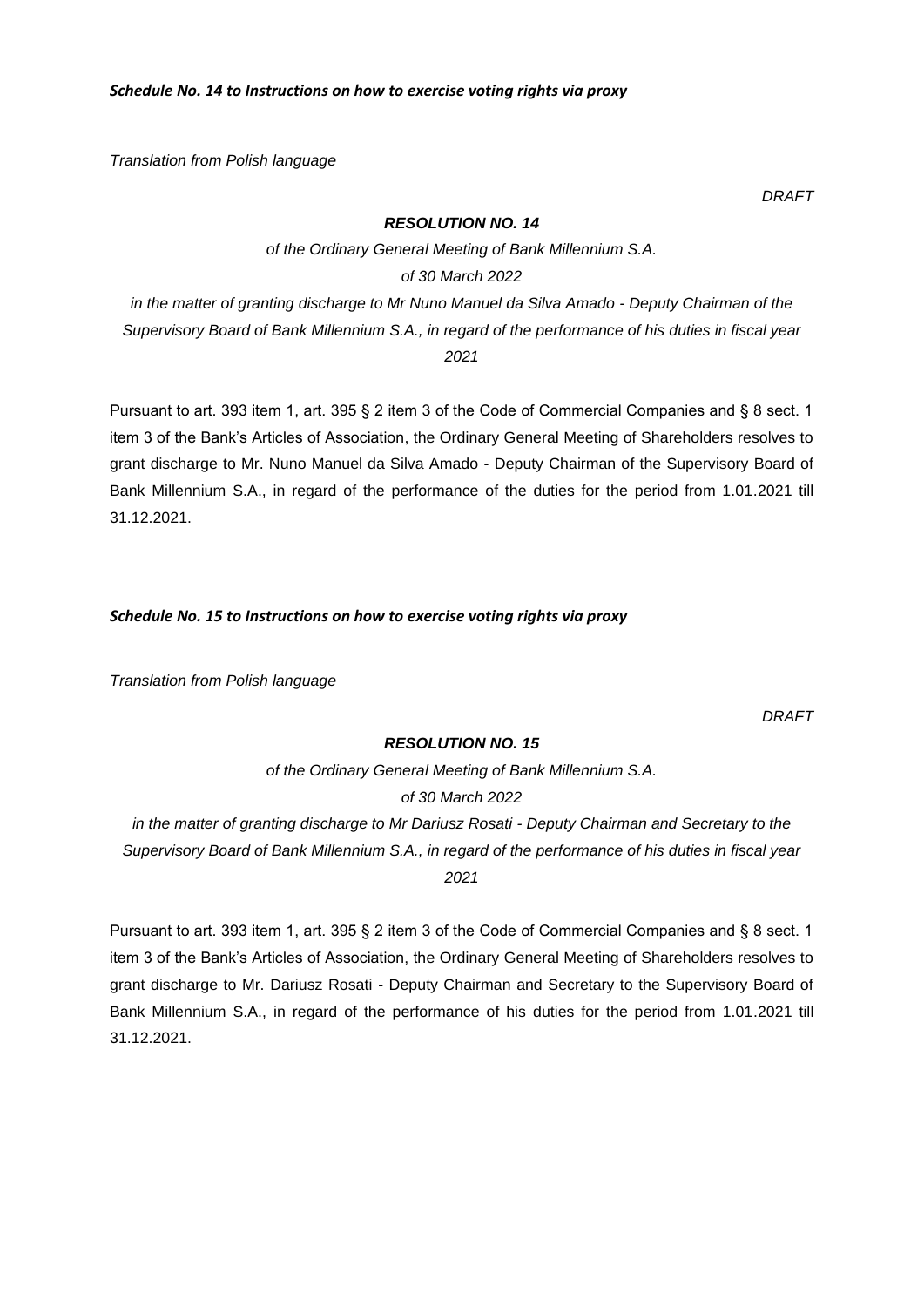*DRAFT*

## *RESOLUTION NO. 16*

# *of the Ordinary General Meeting of Bank Millennium S.A. of 30 March 2022*

*in the matter of granting discharge to Mr Miguel de Campos Pereira de Bragança - Member of the Supervisory Board of Bank Millennium S.A., in regard of the performance of his duties in fiscal year 2021*

Pursuant to art. 393 item 1, art. 395 § 2 item 3 of the Code of Commercial Companies and § 8 sect. 1 item 3 of the Bank's Articles of Association, the Ordinary General Meeting of Shareholders resolves to grant discharge to Mr. Miguel de Campos Pereira de Bragança – Member of the Supervisory Board of Bank Millennium S.A., in regard of the performance of the duties for the period from 1.01.2021 till 31.12.2021.

## *Schedule No. 17 to Instructions on how to exercise voting rights via proxy*

*Translation from Polish language*

*DRAFT*

### *RESOLUTION NO. 17*

*of the Ordinary General Meeting of Bank Millennium S.A. of 30 March 2021.* 

*in the matter of granting discharge to Ms Agnieszka Hryniewicz-Bieniek - Member of the Supervisory Board of Bank Millennium S.A., in regard of the performance of her duties in fiscal year 2021*

Pursuant to art. 393 item 1, art. 395 § 2 item 3 of the Code of Commercial Companies and § 8 sect. 1 item 3 of the Bank's Articles of Association, the Ordinary General Meeting of Shareholders resolves to grant discharge to Ms Agnieszka Hryniewicz-Bieniek – Member the Supervisory Board of Bank Millennium S.A., in regard of the performance of her duties for the period from 1.01.2021 till 24.03.2021.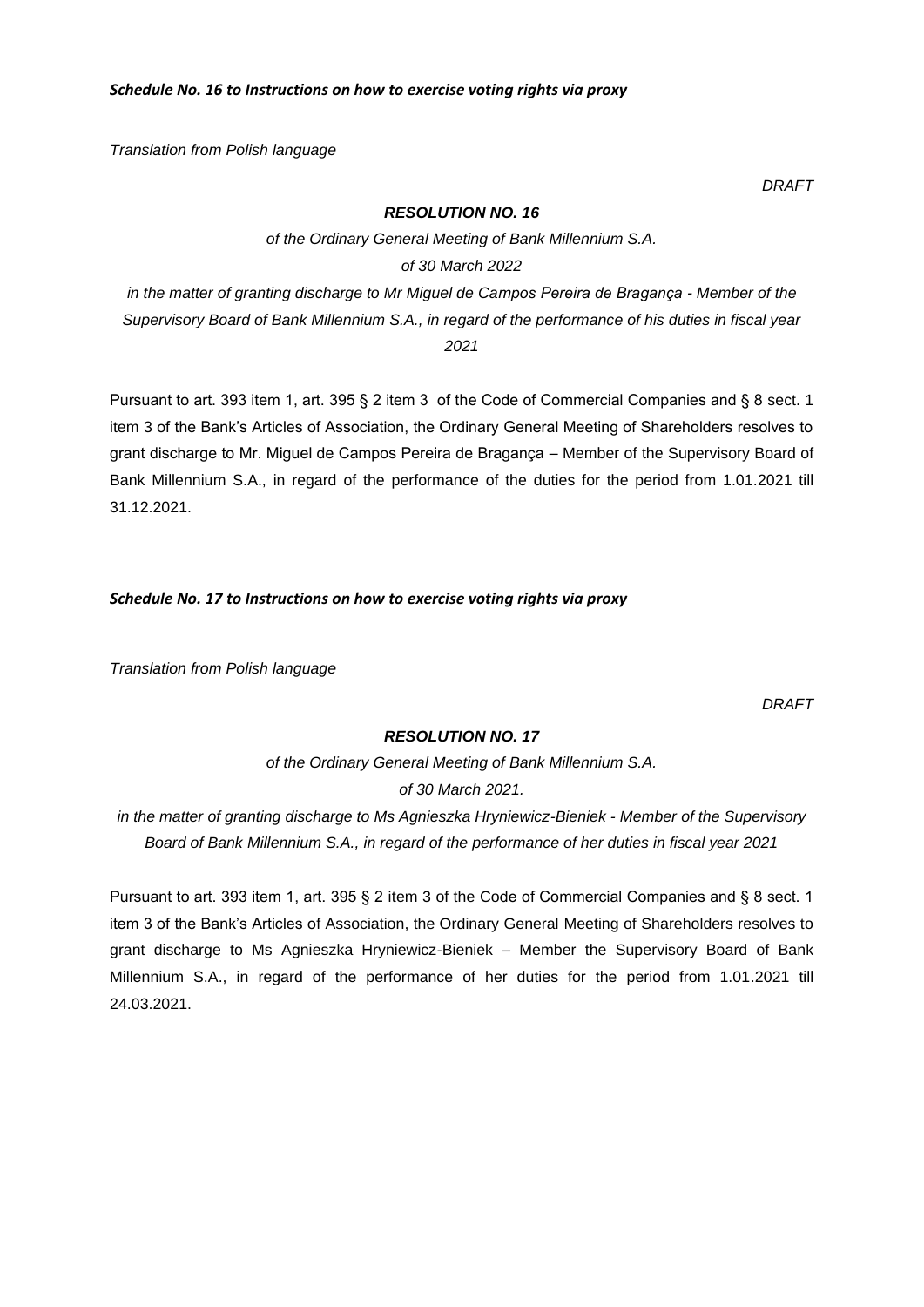*DRAFT*

# *RESOLUTION NO. 18*

*of the Ordinary General Meeting of Bank Millennium S.A. of 30 March 2022*

*in the matter of granting discharge to Ms Anna Jakubowski - Member of the Supervisory Board of Bank Millennium S.A., in regard of the performance of her duties in fiscal year 2021*

Pursuant to art. 393 item 1, art. 395 § 2 item 3 of the Code of Commercial Companies and § 8 sect. 1 item 3 of the Bank's Articles of Association, the Ordinary General Meeting of Shareholders resolves to grant discharge to Ms Anna Jakubowski – Member the Supervisory Board of Bank Millennium S.A., in regard of the performance of her duties for the period from 1.01.2021 till 31.12.2021.

## *Schedule No. 19 to Instructions on how to exercise voting rights via proxy*

*Translation from Polish language*

*DRAFT*

# *RESOLUTION NO. 19*

*of the Ordinary General Meeting of Bank Millennium S.A.* 

# *of 30 March 2021.*

*in the matter of granting discharge to Mr Grzegorz Jędrys - Member of the Supervisory Board of Bank Millennium S.A., in regard of the performance of his duties in fiscal year 2021*

Pursuant to art. 393 item 1, art. 395 § 2 item 3 of the Code of Commercial Companies and § 8 sect. 1 item 3 of the Bank's Articles of Association, the Ordinary General Meeting of Shareholders resolves to grant discharge to Mr Grzegorz Jędrys – Member the Supervisory Board of Bank Millennium S.A., in regard of the performance of his duties for the period from 1.01.2021 till 31.12.2021.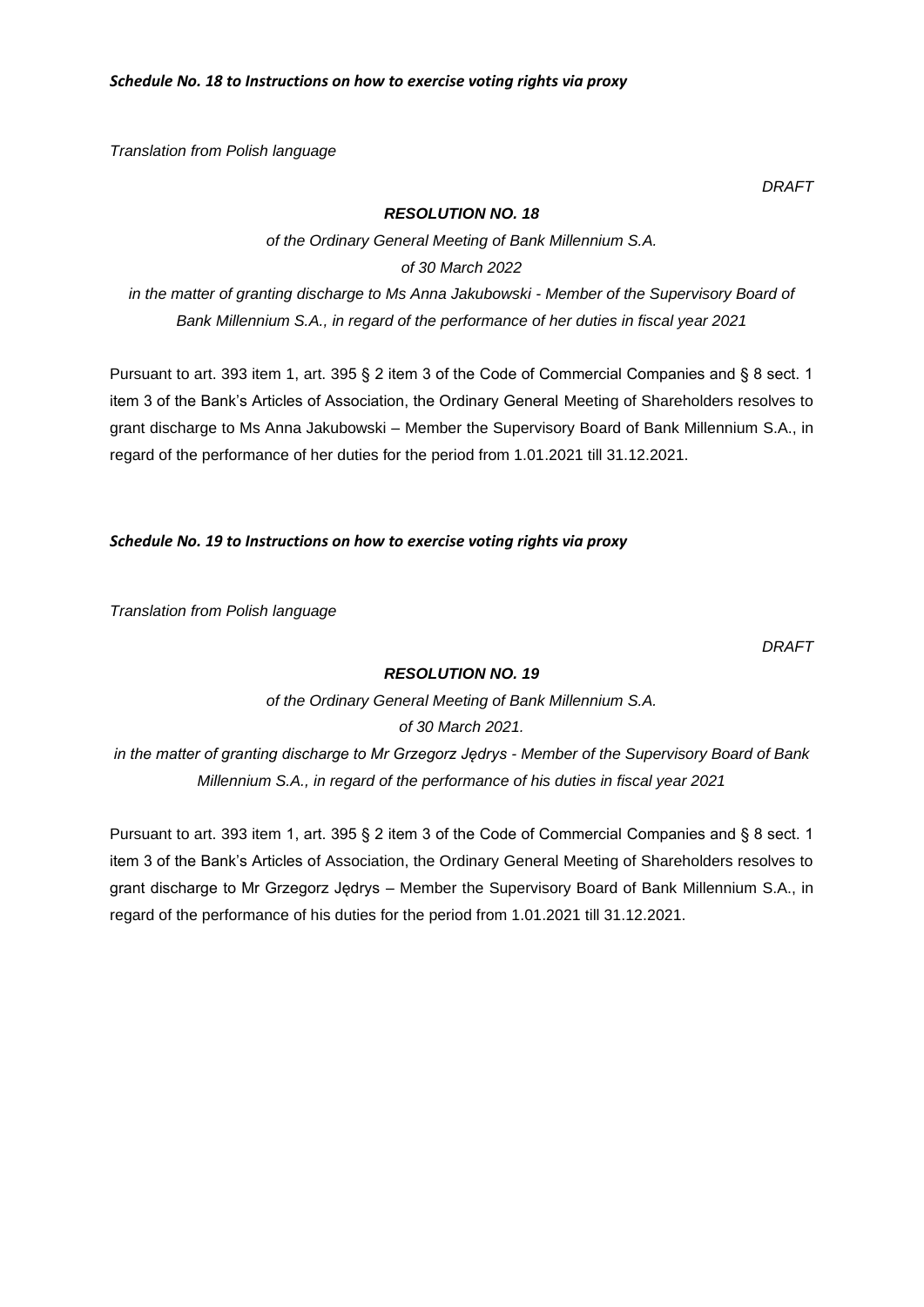*DRAFT*

## *RESOLUTION 20*

# *of the Ordinary General Meeting of Bank Millennium S.A. of 30 March 2022*

*in the matter of granting discharge to Mr Andrzej Koźmiński - Member of the Supervisory Board of Bank Millennium S.A., in regard of the performance of his duties in fiscal year 2021*

Pursuant to art. 393 item 1, art. 395 § 2 item 3 of the Code of Commercial Companies and § 8 sect. 1 item 3 of the Bank's Articles of Association of Bank, the Ordinary General Meeting of Shareholders resolves to grant discharge to Mr Andrzej Koźmiński – Member the Supervisory Board of Bank Millennium S.A., in regard of the performance of his duties for the period from 1.01.2021 to 24.03.2021.

## *Schedule No. 21 to Instructions on how to exercise voting rights via proxy*

*Translation from Polish language*

*DRAFT*

# *RESOLUTION NO. 21*

*of the Ordinary General Meeting of Bank Millennium S.A. of 30 March 2022*

*in the matter of granting discharge to Mr Alojzy Nowak - Member of the Supervisory Board of Bank Millennium S.A., in regard of the performance of his duties in fiscal year 2021*

Pursuant to art. 393 item 1, art. 395 § 2 item 3 of the Code of Commercial Companies and § 8 sect. 1 item 3 of the Bank's Articles of Association, the Ordinary General Meeting of Shareholders resolves to grant discharge to Mr Alojzy Nowak – Member the Supervisory Board of Bank Millennium S.A., in regard of the performance of the duties for the period from 1.01.2021 till 31.12.2021.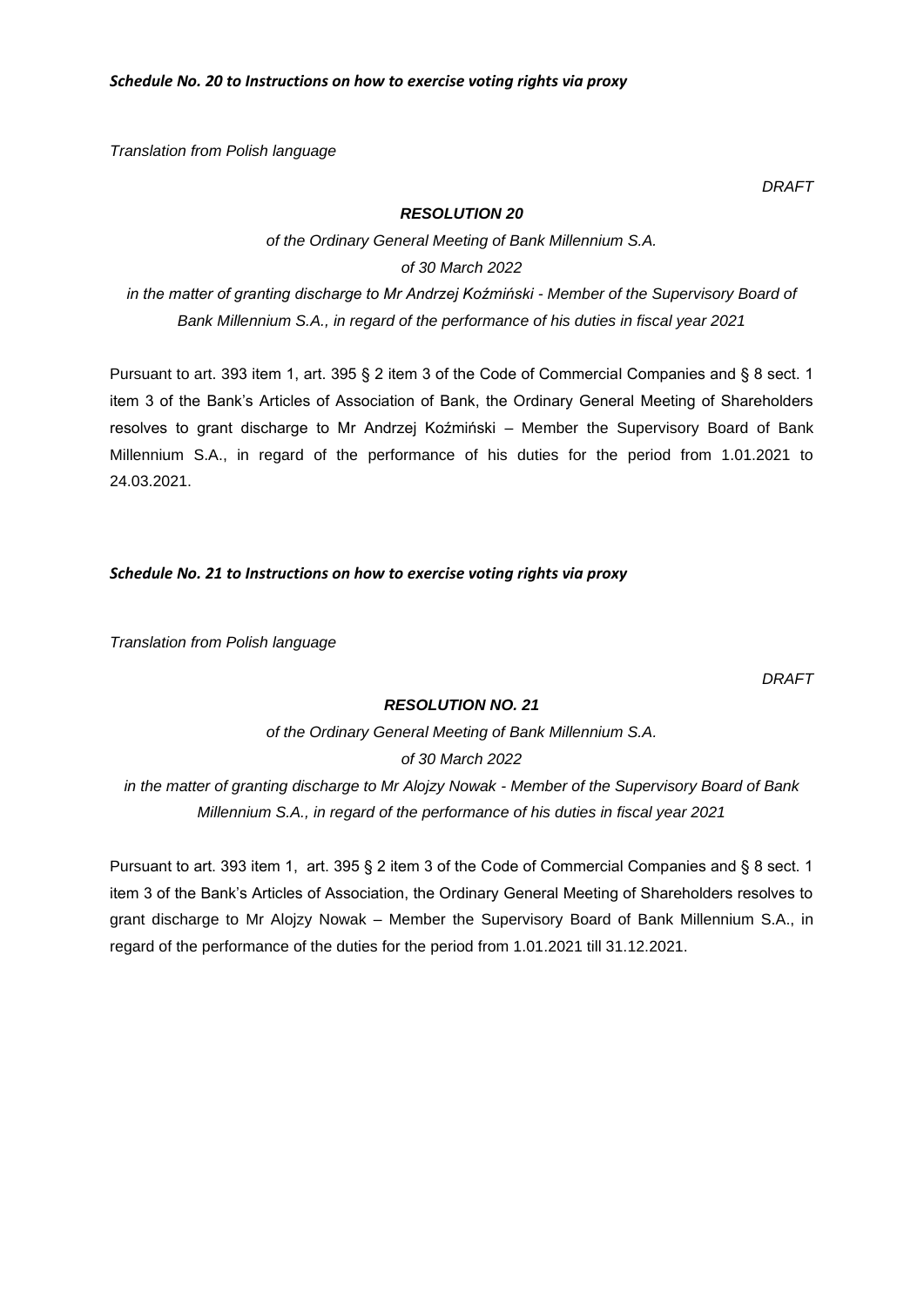*DRAFT*

#### *RESOLUTION NO. 22*

*of the Ordinary General Meeting of Bank Millennium S.A. of 30 March 2022*

*in the matter of granting discharge to Mr José Miguel Bensliman Schorcht da Silva Pessanha - Member of the Supervisory Board of Bank Millennium S.A., in regard of the performance of his duties in fiscal year 2021*

Pursuant to art. 393 item 1, art. 395 § 2 item 3 of the Code of Commercial Companies and § 8 sect. 1 item 3 of the Bank's Articles of Association, the Ordinary General Meeting of Shareholders resolves to grant discharge to Mr José Miguel Bensliman Schorcht da Silva Pessanha - Member of the Supervisory Board of Bank Millennium S.A., in regard of the performance of his duties for the period from 1.01.2021 till 31.12.2021.

#### *Schedule No. 23 to Instructions on how to exercise voting rights via proxy*

*Translation from Polish language*

*DRAFT*

## *RESOLUTION NO. 23*

*of the Ordinary General Meeting of Bank Millennium S.A. of 30 March 2022*

*in the matter of granting discharge to Mr Miguel Maya Dias Pinheiro - Member of the Supervisory Board of Bank Millennium S.A., in regard of the performance of his duties in fiscal year 2021*

Pursuant to art. 393 item 1, art. 395 § 2 item 3 of the Code of Commercial Companies and § 8 sect. 1 item 3 of the Bank's Articles of Association, the Ordinary General Meeting of Shareholders resolves to grant discharge to Mr. Miguel Maya Dias Pinheiro – Member of the Supervisory Board of Bank Millennium S.A., in regard of the performance of his duties for the period from 1.01.2021 till 31.12.2021.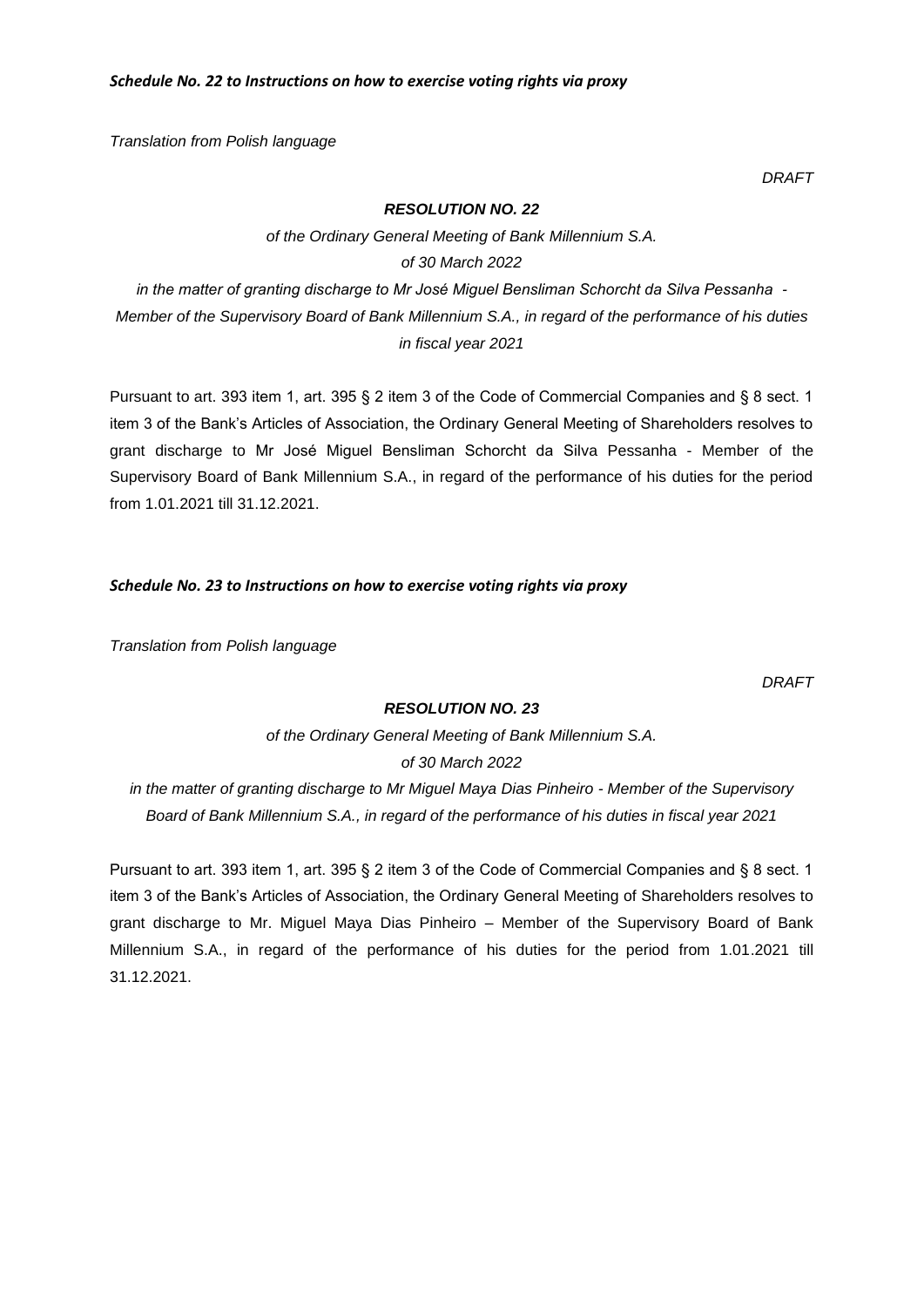*DRAFT*

# *RESOLUTION NO. 24*

*of the Ordinary General Meeting of Bank Millennium S.A. of 30 March 2022*

*in the matter of granting discharge to Mr Lingjiang Xu - Member of the Supervisory Board of Bank Millennium S.A., in regard of the performance of his duties in fiscal year 2021*

Pursuant to art. 393 item 1, art. 395 § 2 item 3 of the Code of Commercial Companies and § 8 sect. 1 item 3 of the Bank's Articles of Association, the Ordinary General Meeting of Shareholders resolves to grant discharge to Mr Lingjiang Xu – Member the Supervisory Board of Bank Millennium S.A., in regard of the performance of his duties for the period from 1.01.2021 till 31.12.2021.

# *Schedule No. 25 to Instructions on how to exercise voting rights via proxy*

*Translation from Polish language*

*DRAFT*

### *RESOLUTION NO. 25*

*of the Ordinary General Meeting of Bank Millennium S.A.* 

## *of 30 March 2022*

*in the matter of granting discharge to Ms Olga Grygier–Siddons - Member of the Supervisory Board of Bank Millennium S.A., in regard of the performance of her duties in fiscal year 2021*

Pursuant to art. 393 item 1, art. 395 § 2 item 3 of the Code of Commercial Companies and § 8 sect. 1 item 3 of the Bank's Articles of Association, the Ordinary General Meeting of Shareholders resolves to grant discharge to Ms Olga Grygier-Siddons – Member of the Supervisory Board of Bank Millennium S.A., in regard of the performance of her duties for the period from 24.03.2021 till 31.12.2021.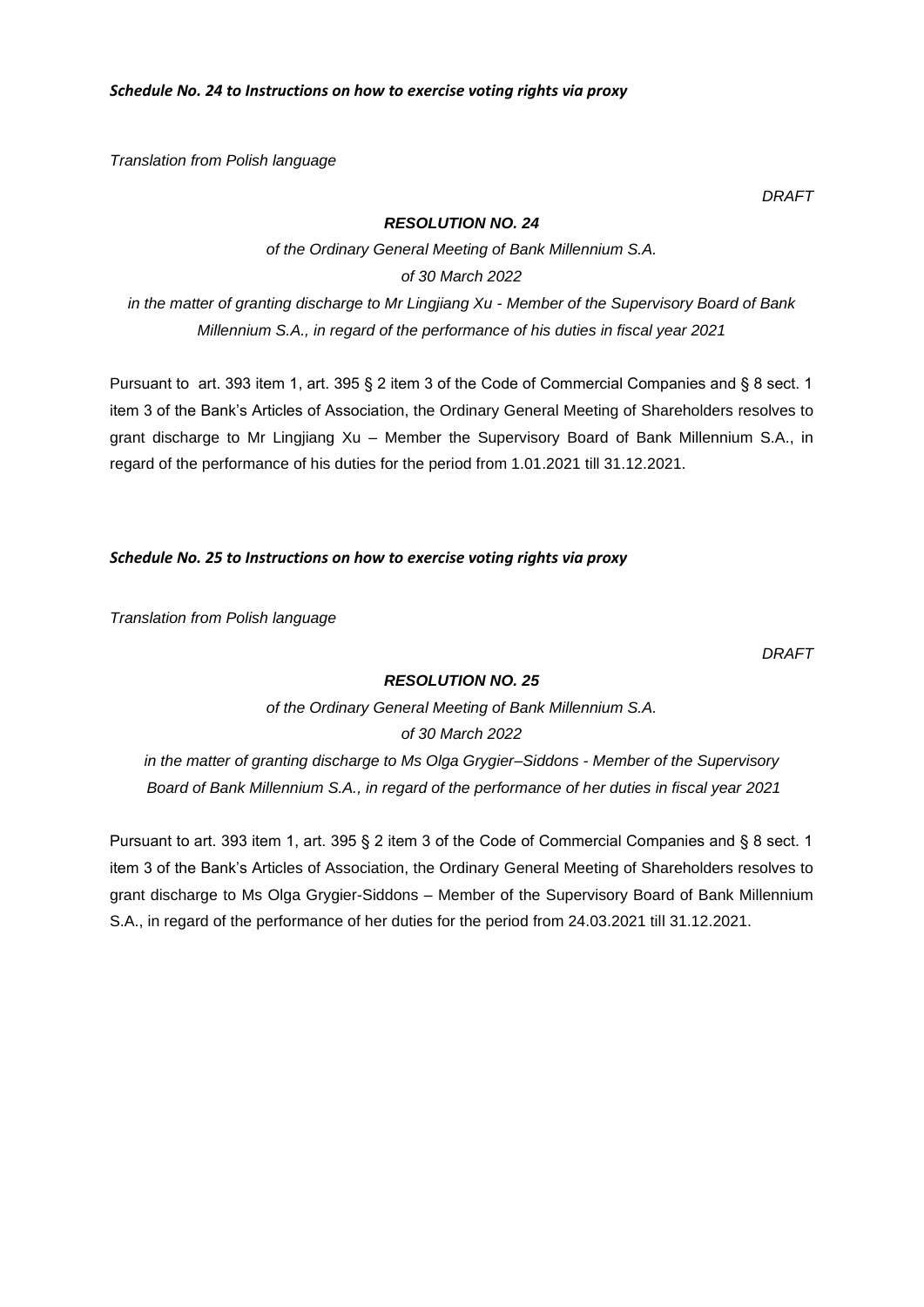*RESOLUTION NO. 26*

*of the Ordinary General Meeting of Bank Millennium S.A.* 

*of 30 March 2022*

*in the matter of granting discharge to Ms Beata Stelmach - Member of the Supervisory Board of Bank Millennium S.A., in regard of the performance of her duties in fiscal year 2021*

Pursuant to art. 393 item 1, art. 395 § 2 item 3 of the Code of Commercial Companies and § 8 sect. 1 item 3 of the Bank's Articles of Association, the Ordinary General Meeting of Shareholders resolves to grant discharge to Ms Beata Stelmach – Member of the Supervisory Board of Bank Millennium S.A., in regard of the performance of her duties for the period from 24.03.2021 till 31.12.2021.

## *Schedule No. 27 to Instructions on how to exercise voting rights via proxy*

*Translation from Polish language*

*DRAFT*

### *RESOLUTION NO. 27*

# *of the Ordinary General Meeting of Bank Millennium S.A. of 30 March 2022*

*in the matter of passing a resolution pronouncing an opinion on the Supervisory Board report on the remuneration of Members of the Bank's Management Board and Supervisory Board*

Pursuant to art. 395 § 2<sup>1</sup> of the Code of Commercial Companies, in view of the assessment of the Supervisory Board report on the remuneration of Members of the Management Board and the Supervisory Board, performed by the auditor within the scope required by law, the Ordinary General Meeting resolves as follows:

§ 1

The General Meeting pronounces a positive opinion on the report of the Supervisory Board on the remuneration of Members of the Management Board and Supervisory Board.

§ 2

The Resolution shall come into force as of the day of its adoption.

*DRAFT*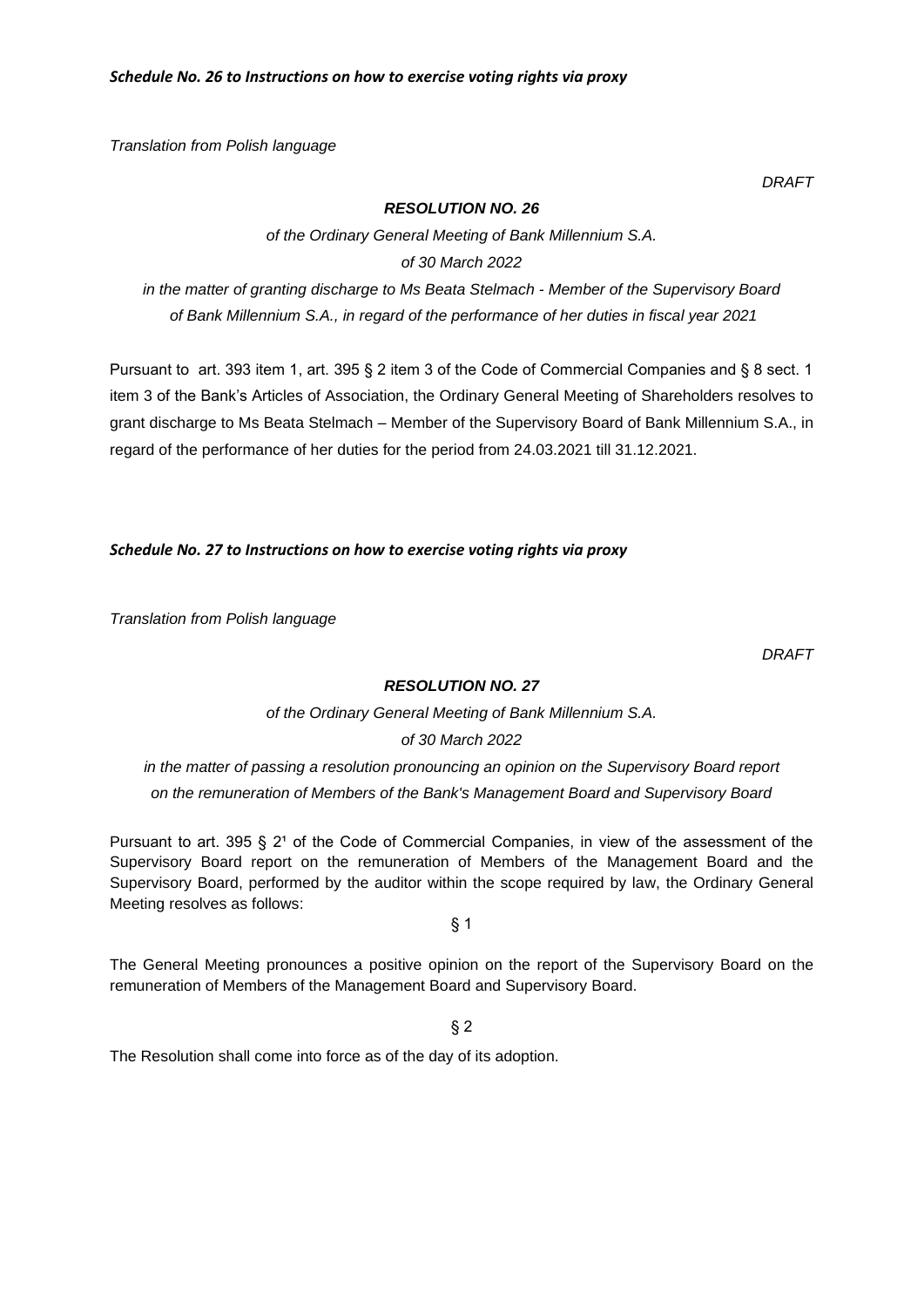*RESOLUTION NO. 28*

*of the Ordinary General Meeting of Bank Millennium S.A.*

*of 30 March 2022*

*on approval of the Policy for Selection and Assessment of Suitability of the Supervisory Board Members of Bank Millennium S.A.*

Acting pursuant to art. 22aa of the Act of 29 August 1997 the Banking Law, the Ordinary General Meeting resolves as follows:

§ 1 The "Policy for Selection and Assessment of Suitability of the Supervisory Board Members of Bank Millennium S.A." is approved in the wording set out in the attachment to this resolution.

§ 2 The "Policy for Selection and Assessment of Suitability of the Supervisory Board Members of Bank Millennium S.A." approved on the virtue of the Resolution No. 26 of 24 March 2021 of the Ordinary General Meeting of Bank Millennium S.A. and constituting attachment to it, is hereby repealed.

§ 3 The Resolution shall come into force on the day of its adoption.

### *Schedule No. 29 to Instructions on how to exercise voting rights via proxy*

*Translation from Polish language*

### *RESOLUTION NO. 29*

*of the Ordinary General Meeting of Bank Millennium S.A.*

### *of 30 March 2022*

*in the matter of adoption of the document diversity policy regarding the Management Board and Supervisory Board of Bank Millennium S.A.*

With reference to point 2.1 of the "Code of Best Practice for WSE Listed Companies 2021", adopted by the Warsaw Stock Exchange Board by Resolution No. 13/1834/2021 of 29 March 2021, the Ordinary General Meeting resolves as follows:

§ 1

The Ordinary General Meeting of Shareholders hereby adopts the document in the scope of diversity policy regarding the Management Board and Supervisory Board of Bank Millennium S.A., reading as in the attachment to this resolution.

§ 2

The Resolution shall come into force on the day of its adoption.

*DRAFT*

*DRAFT*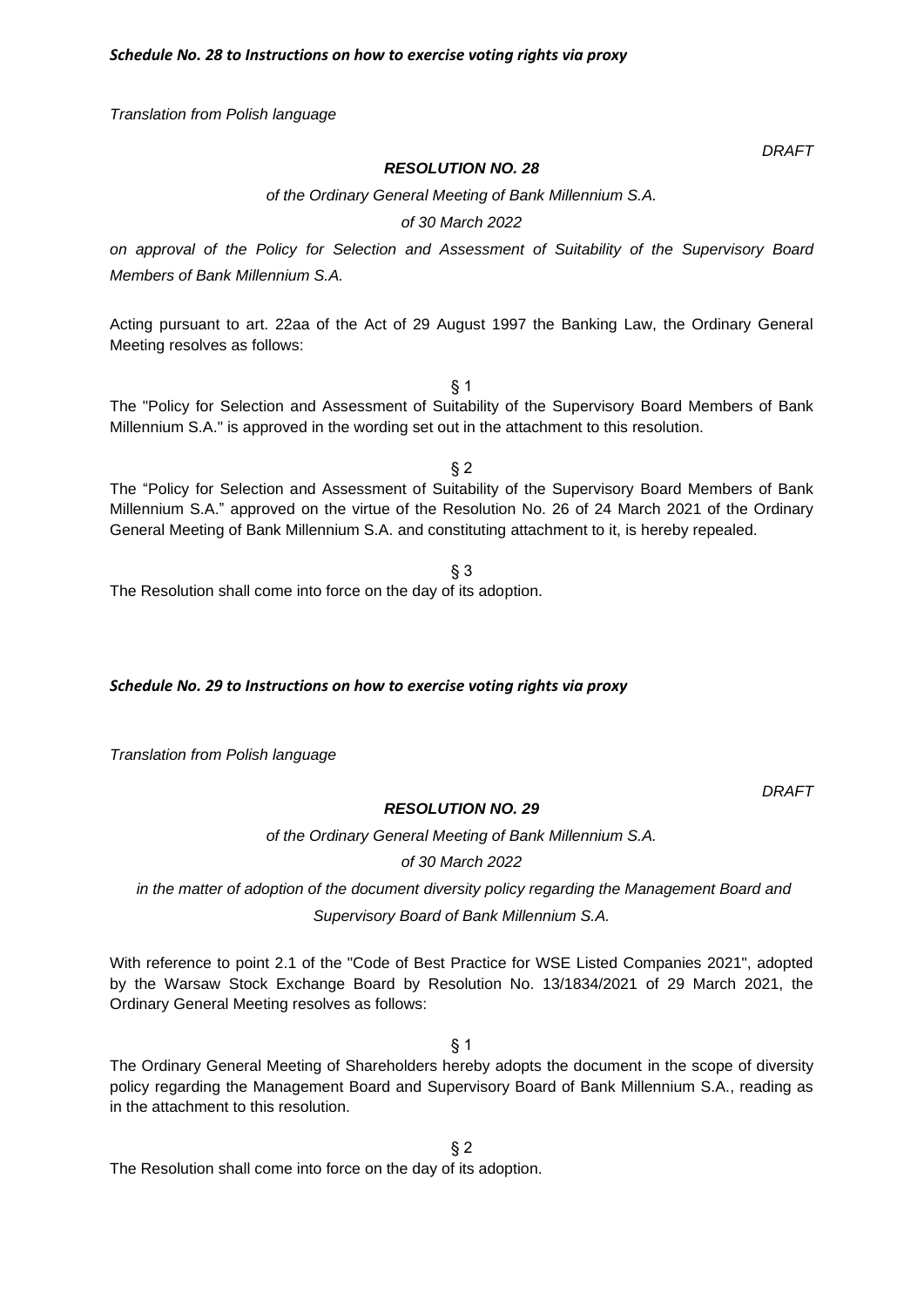*DRAFT*

# *RESOLUTION NO. 30*

# *of the Ordinary General Meeting of Bank Millennium S.A. of 30 March 2022 on the adoption of Best Practices for Companies Listed on the WSE 2021*

Whereas:

- the Supervisory Board of the Warsaw Stock Exchange ("WSE") adopted the "Code of Best Practice for WSE Listed Companies 2021" ("Best Practices" or "Code of Best Practice for WSE Listed Companies 2021"), which took effect on 1 July 2021 and applies to companies listed on the main market of the WSE, including therefore also Bank Millennium S.A,

- the Best Practices are addressed to a certain extent, in addition to management and supervisory boards, also to general meetings of companies,

- the bodies of companies, including general meetings, should take steps to apply the principles described in the Best Practices to the broadest extent possible, taking into account the principles of proportionality and adequacy,

The Ordinary General Meeting, acting pursuant to Article 395 § 5 of the Commercial Companies Code, hereby resolves as follows:

§ 1

The General Meeting declares that, acting within its powers, it will apply the Code of Best Practice for WSE Listed Companies 2021 in the wording established by resolution of the WSE Supervisory Board No. 13/1834/2021 of 29 March 2021 (Best Practices constitute an appendix to this resolution), while respecting the provisions of law, relevant recommendations, supervisory recommendations, resolutions of General Meeting of the Bank and taking into account the Bank's Articles of Association.

§ 2

The Resolution comes into force on the day of its adoption.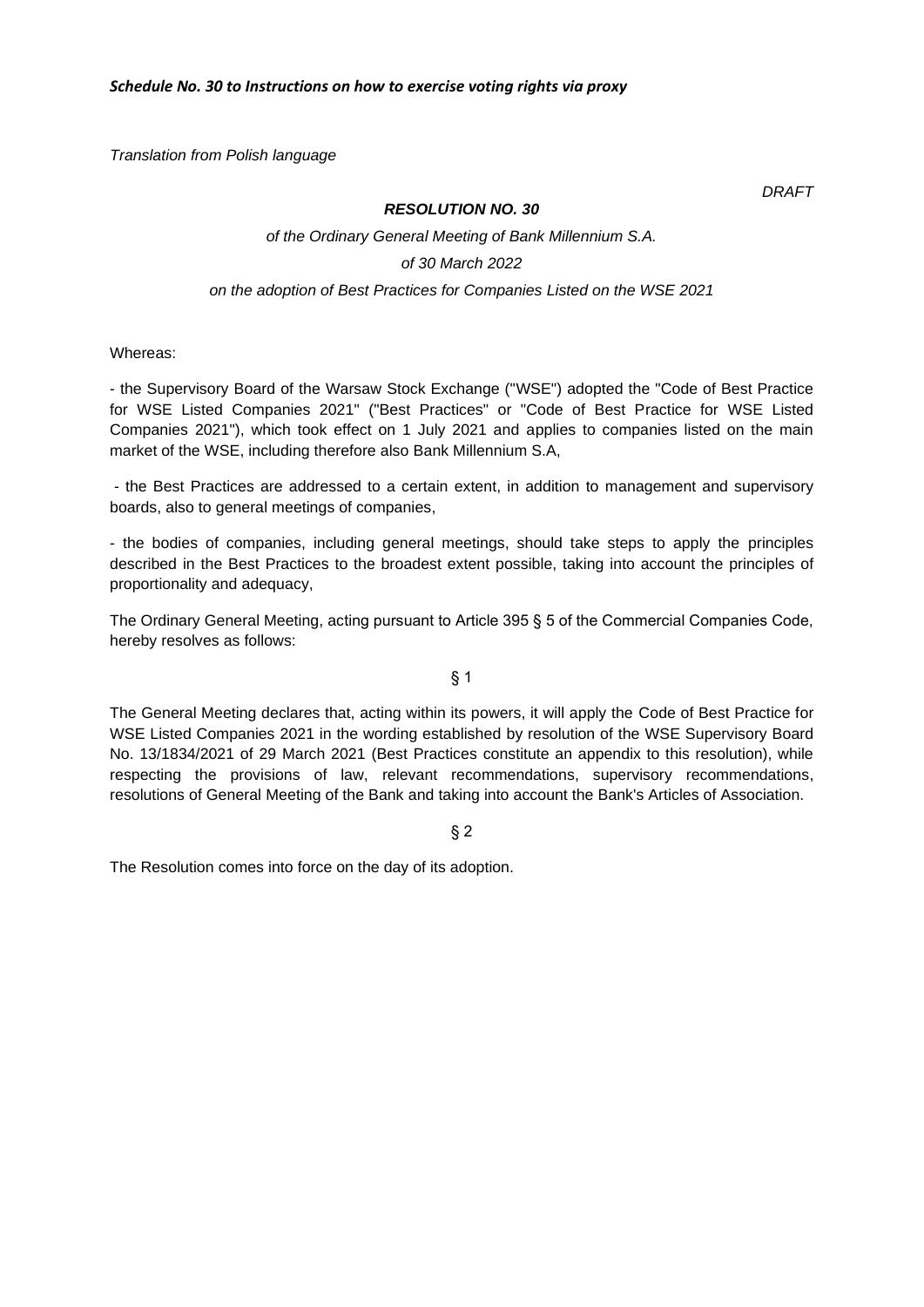*DRAFT*

## *RESOLUTION NO. 31*

*of the Ordinary General Meeting of Bank Millennium S.A.* 

#### *of 30 March 2022*

# *in the matter of amendments to the Bank's Articles of Association*

Pursuant to art. 430 § 1 of the Code of Commercial Companies and § 8 sect. 2 item 1 of the Bank's Articles of Association ("the Bank"), the Ordinary General Meeting resolves as follows:

§ 1

Following amendments to the Articles of Association of the Bank are hereby introduced:

1/ in  $\S$  5 sect. 2, after item 12) item 12<sup>1</sup>) shall be added, reading:

"12<sup>1</sup>) credit and loan intermediation,";

2/ in § 18 sections 3-5 shall read:

"3. Most members of the Audit Committee, including its chairman, are independent of the Bank. Members of the Committee have knowledge and skills in the financial (banking) sector, while at least one member of the Committee has knowledge and skills as regards accounting or auditing financial statements.

4. The Audit Committee shall meet on an ordinary basis at least once a quarter and in an extraordinary manner, convened by the Chairman of the Supervisory Board on his initiative or at the request of a member of the Supervisory Board or the Management Board submitted to him.

5. To the extent permitted by law, the tasks of the Audit Committee include, in particular:

- 1/ presenting recommendations to the Supervisory Board regarding the selection of an audit firm, monitoring financial audit activities, in particular conducting the audit entrusted to it by the audit firm, controlling and monitoring the independence of the statutory auditor and the audit firm, including in a situation where the audit firm provides services to the Bank, other than audit of financial statements,
- 2/ preparing the policy and procedure for selection of the auditing company as well as terms of provision of non-auditing services by such company and entities related to it,
- 3/ monitoring effectiveness of internal control and risk management systems as well as the process of financial reporting,
- 4/ submitting recommendations aimed at ensuring the reliability of the financial reporting process at the Bank, as well as the effectiveness of internal control systems and risk management as well as internal audit systems,
- 5/ moving to the Supervisory Board that it requests the Management Board to assign funds or other means necessary for performance of activities by the Audit Committee,
- 6/ approving own internal regulations."

§ 2

Pursuant to § 17 sect. 2 item 5 of the Bank's Articles of Association, the Bank's Supervisory Board shall determine the consolidated text of the Articles of Association reflecting the amendments introduced in keeping with § 1 hereof.

### § 3

The Resolution shall come into force on the day of its adoption. The Resolution shall be passed subject to the condition of issuing by Polish Financial Supervision Authority the permit to amend the Articles of Association as per the wording of the Resolution.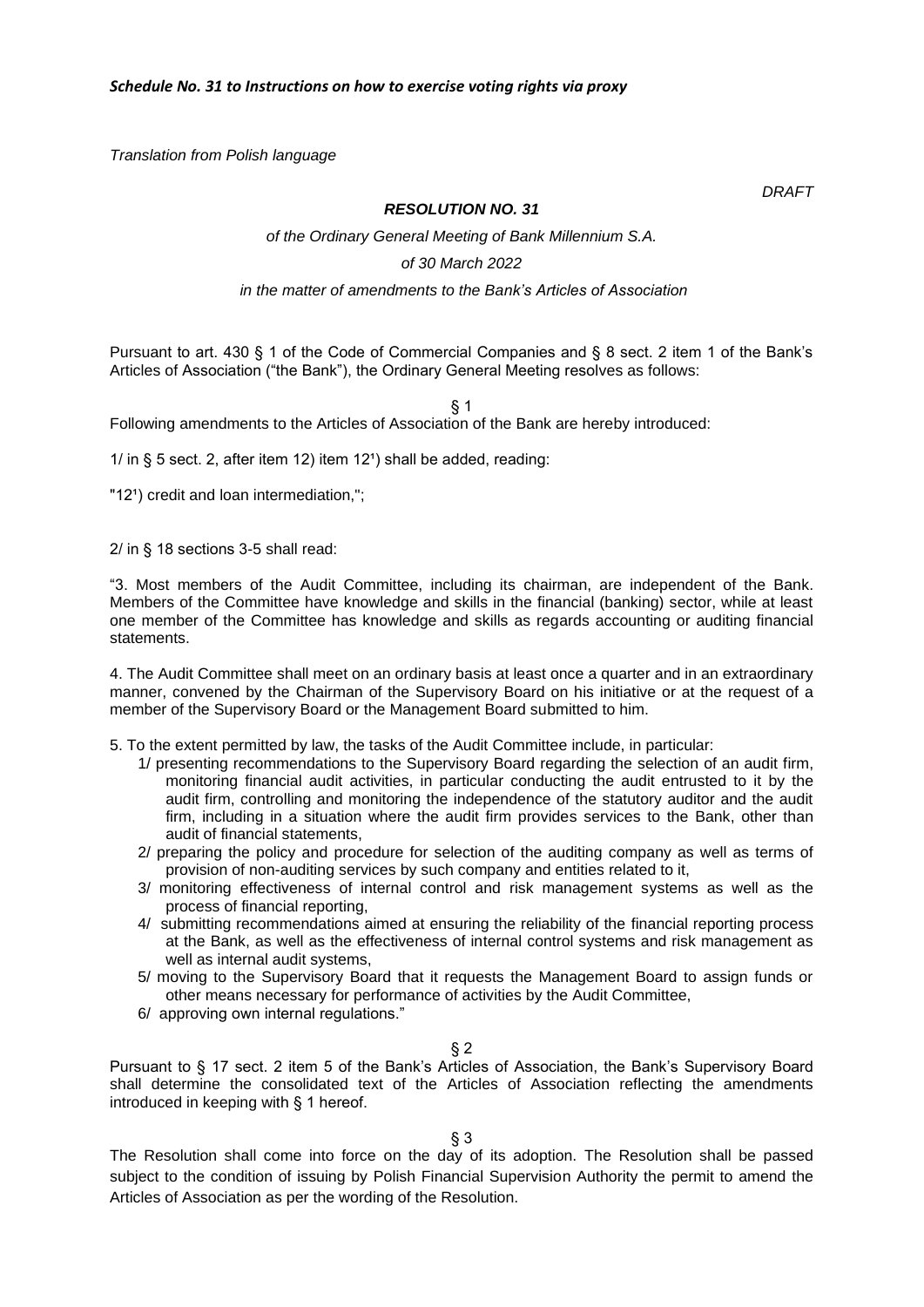*DRAFT*

# *RESOLUTION NO. 32*

# *of the Ordinary General Meeting of Bank Millennium S.A. of 30 March 2022 in the matter of amending the Bylaws of the General Meeting of the Shareholders of Bank Millennium S.A. and determination of their consolidated text*

Pursuant to § 8 sect. 3 of the Articles of Association of Bank Millennium S.A., the Ordinary General Meeting resolves as follows:

 $§$  1

In the Bylaws of the General Meeting of Shareholders of Bank Millennium S.A. the following changes are hereby introduced:

1/ in § 2, after section 4, sections 5 to 8 shall be added with the following wording:

"5. The Company shall broadcast the General Meeting in real time.

6. Participation in the General Meeting may be taken by means of electronic communication, if the convener of the meeting decides to do so ("Remote Participation").

7. Detailed rules for Remote Participation are set out in the Commercial Companies Code and the Bylaws for Remote Participation in the General Meeting of Bank Millennium S.A. convened for a specific date, adopted by the Supervisory Board of the Bank, in accordance with Article 406<sup>5</sup> of the Commercial Companies Code and contained in the announcement on convening the General Meeting ("Remote Participation By-laws").

8. In the event of discrepancies between these By-laws and the Remote Participation By-laws, the rules of Remote Participation shall be specified in the Remote Participation By-laws.".

2/ in § 3 section 4 shall read as follows:

"4. All the shareholders shall have right to review the List of the eligible persons in the Offices of the Bank's Management Board, as well as they may demand that the List of the shareholders be sent to them free of charge to the electronic mailing address, mentioned in art.  $407\,$  § 1<sup>1</sup> of the Code of Commercial Companies or by email, stating the address to which it should be sent, whereas such demand should be made in writing to the mail address of the Bank or in the electronic format, sending it to the email address: wza@bankmillennium.pl.";

3/ § 7 shall read as follows:

"1. The list of attendance shall be prepared on the basis of the List of the eligible persons by persons duly appointed for this purpose by the Bank's Management Board.

2. Immediately upon his election, the Chairman of the General Meeting shall sign the list of attendance containing the names of the shareholders authorised from shares as well as pledgees and usufructuaries holding voting rights, participating in the General Meeting, with specification of the number of shares each of them holds and the number of votes allocated to them.

3. When preparing the list of attendance care shall be taken to:

1) verify the eligibility of the shareholder, pledgee or usufructuary for participation in the General Meeting,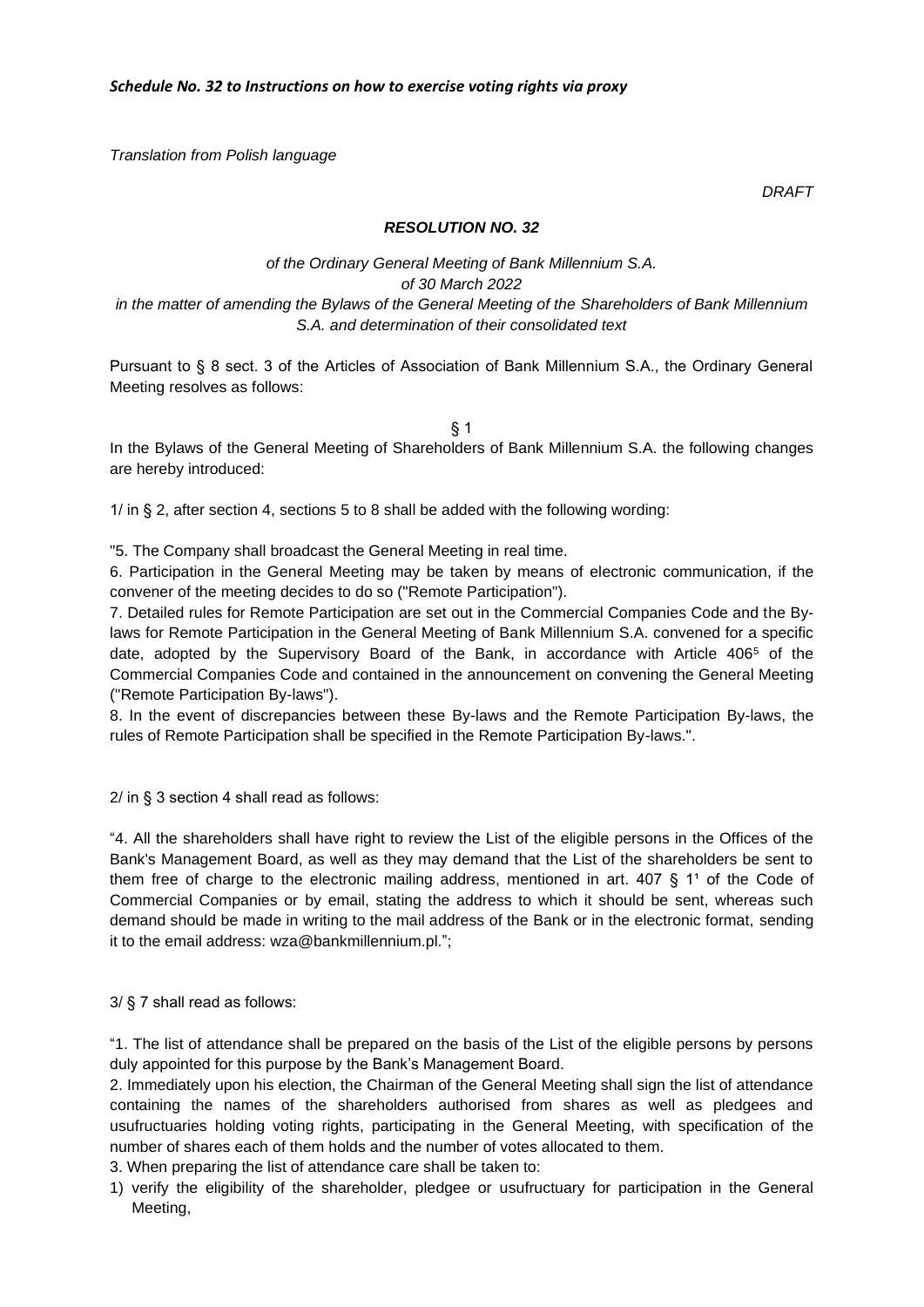- 2) check identity of the eligible person or his/her proxy on the basis of a personal identity card or other credible document, however, in the case of Remote Participation – the verification shall take place taking into account the requirements of the Remote Participation By-laws,
- 3) verify correctness of the power of attorney, thereafter to be appended to the Minutes from the General Meeting,
- 4) see that shareholders or their proxies sign the list of attendance, and in case of Remote Participation perform the activities specified in the By-laws of Remote Participation,
- 5) issue to the shareholders or their proxies appropriate magnetic voting cards or other voting documents, and in case of Remote Participation - perform the actions specified in the Remote Participation By-laws.

4. Protests regarding eligibility to participate in the General Meeting shall be addressed to the Chairman of the General Meeting.

5. The list of attendance shall be laid out throughout the duration of the General Meeting until it is concluded. Persons who prepare the list of attendance shall include on it, on an on-going basis, any changes in the composition of the General Meeting, simultaneously indicating the time when such changes occurred, with consideration of procedures defined for Remote Participation, stemming from the Remote Participation By-laws";

4/ § 23 shall read as follows:

"1. Upon closing the discussion on each item of the agenda and prior to the voting, the Chairman shall announce the submitted motions and shall determine the sequence of voting. The motions shall be voted on in the sequence of their submission.

2. Voting shall be made with use of a computer system for casting and calculating votes assuring casting of votes in the number corresponding to the number of shares held, as well as eliminating - in case of secret ballot - the possibility of identifying the method of casting votes by particular shareholders, or in another way adopted by the body convening the General Meeting. If the announcement on convening the General Meeting provides for the possibility of Remote Participation, those entitled to Remote Participation shall vote, on the terms set out in the By-laws of Remote Participation.".

§ 2

The consolidated text of the Bylaws is hereby adopted, reflecting the change introduced in keeping with § 1, enclosed herewith.

§ 3

The Resolution shall come into force on the day of its adoption.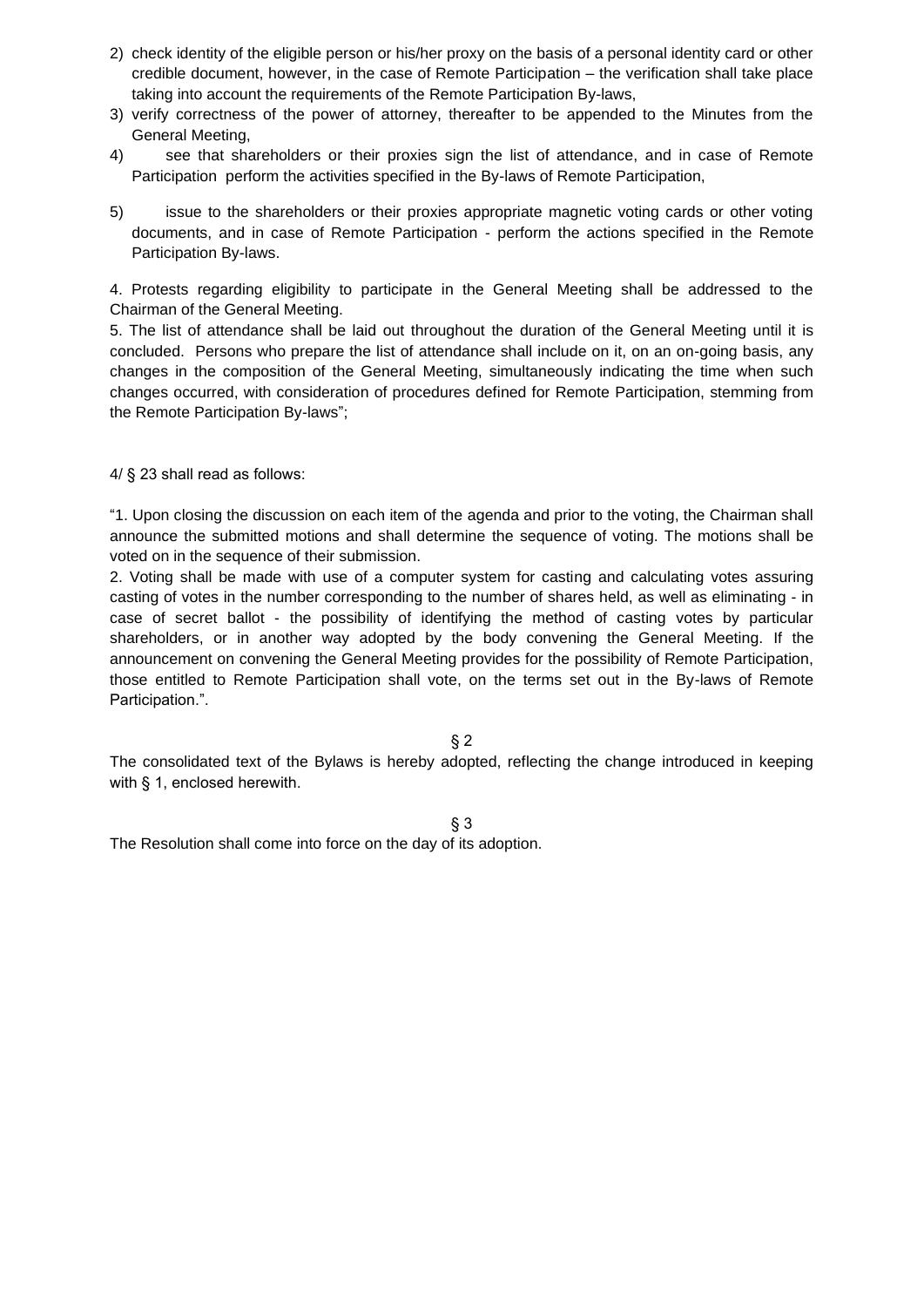*DRAFT*

# *RESOLUTION NO. 33*

# *of the Ordinary General Meeting of Bank Millennium S.A. of 30 March 2022 on informing the General Meeting about the By-laws of the Supervisory Board of Bank Millennium S.A.*

With reference to recommendation No. 9 contained in Recommendation Z of the Polish Financial Supervision Authority concerning the principles of internal governance in banks, and in connection with the amendment of the By-laws of the Supervisory Board of Bank Millennium S.A. made by the Bank's Supervisory Board by Resolution No. 63/2021 dated 3.12.2021 ("Amendment Resolution"), the Ordinary General Meeting resolves as follows:

§ 1

The Ordinary General Meeting of the Bank takes note of the By-laws of the Supervisory Board of Bank Millennium S.A., in the wording incorporating the amendments made by the Amending Resolution.

§ 2

The Resolution shall come into force as of the date of its adoption.